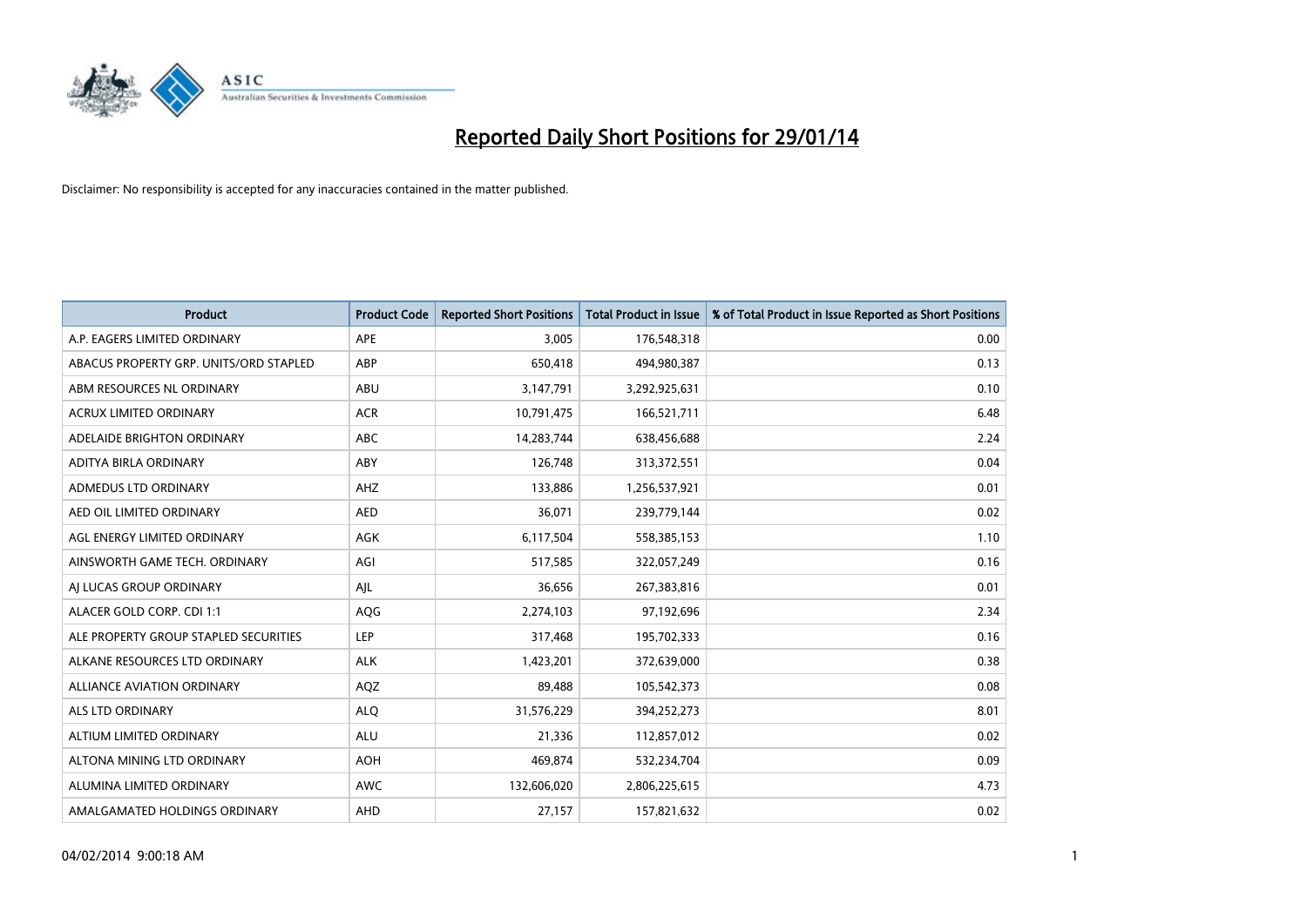

| <b>Product</b>                            | <b>Product Code</b> | <b>Reported Short Positions</b> | <b>Total Product in Issue</b> | % of Total Product in Issue Reported as Short Positions |
|-------------------------------------------|---------------------|---------------------------------|-------------------------------|---------------------------------------------------------|
| AMCOM TELECOMM, ORDINARY                  | <b>AMM</b>          | 931,477                         | 244,557,101                   | 0.38                                                    |
| AMCOR LIMITED ORDINARY                    | AMC                 | 4,568,282                       | 1,206,684,923                 | 0.38                                                    |
| AMP LIMITED ORDINARY                      | AMP                 | 34,557,913                      | 2,957,737,964                 | 1.17                                                    |
| ANSELL LIMITED ORDINARY                   | <b>ANN</b>          | 3,101,159                       | 152,762,142                   | 2.03                                                    |
| ANTARES ENERGY LTD ORDINARY               | <b>AZZ</b>          | 155,895                         | 255,000,000                   | 0.06                                                    |
| ANZ BANKING GRP LTD ORDINARY              | ANZ                 | 4,172,060                       | 2,744,102,108                 | 0.15                                                    |
| APA GROUP STAPLED SECURITIES              | APA                 | 18,077,297                      | 835,750,807                   | 2.16                                                    |
| APN NEWS & MEDIA ORDINARY                 | <b>APN</b>          | 14,905,442                      | 661,526,586                   | 2.25                                                    |
| AQUARIUS PLATINUM. ORDINARY               | <b>AOP</b>          | 6,093,543                       | 487,782,536                   | 1.25                                                    |
| AQUILA RESOURCES ORDINARY                 | <b>AQA</b>          | 13,510,501                      | 411,804,442                   | 3.28                                                    |
| ARAFURA RESOURCE LTD ORDINARY             | ARU                 | 46,367                          | 441,270,644                   | 0.01                                                    |
| ARB CORPORATION ORDINARY                  | <b>ARP</b>          | 1,711,843                       | 72,481,302                    | 2.36                                                    |
| ARDENT LEISURE GROUP STAPLED SECURITIES   | AAD                 | 2,336,229                       | 405,055,708                   | 0.58                                                    |
| ARENA REIT. ORDINARY UNITS                | ARF                 | 24,091                          | 211,495,653                   | 0.01                                                    |
| ARISTOCRAT LEISURE ORDINARY               | <b>ALL</b>          | 7,621,506                       | 551,418,047                   | 1.38                                                    |
| ARRIUM LTD ORDINARY                       | ARI                 | 23,212,050                      | 1,361,469,008                 | 1.70                                                    |
| ASCIANO LIMITED ORDINARY                  | <b>AIO</b>          | 5,705,579                       | 975,385,664                   | 0.58                                                    |
| ASG GROUP LIMITED ORDINARY                | <b>ASZ</b>          | 870,589                         | 206,720,839                   | 0.42                                                    |
| ASPEN GROUP ORD/UNITS STAPLED             | <b>APZ</b>          | 105,139                         | 119,946,366                   | 0.09                                                    |
| ASTRO JAP PROP GROUP STAPLED US PROHIBIT. | AJA                 | 5,091                           | 67,211,752                    | 0.01                                                    |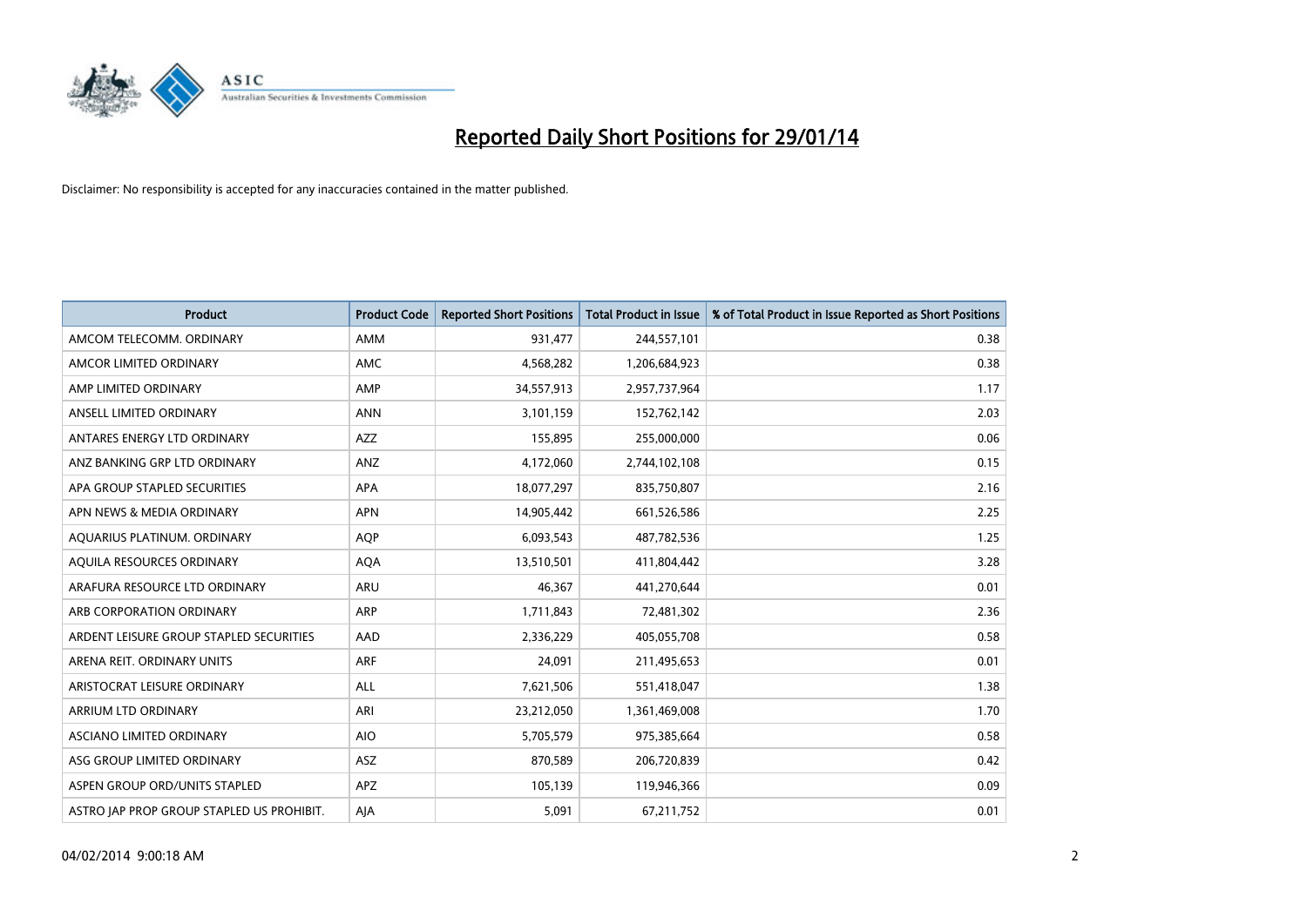

| <b>Product</b>                       | <b>Product Code</b> | <b>Reported Short Positions</b> | <b>Total Product in Issue</b> | % of Total Product in Issue Reported as Short Positions |
|--------------------------------------|---------------------|---------------------------------|-------------------------------|---------------------------------------------------------|
| ASX LIMITED ORDINARY                 | <b>ASX</b>          | 3,179,696                       | 193,595,162                   | 1.64                                                    |
| ATLAS IRON LIMITED ORDINARY          | <b>AGO</b>          | 78,281,628                      | 915,496,158                   | 8.55                                                    |
| AUCKLAND INTERNATION ORDINARY        | <b>AIA</b>          | 747                             | 1,322,564,489                 | 0.00                                                    |
| AURIZON HOLDINGS LTD ORDINARY        | AZJ                 | 37,727,746                      | 2,137,284,503                 | 1.77                                                    |
| <b>AURORA OIL &amp; GAS ORDINARY</b> | <b>AUT</b>          | 7,013,957                       | 448,785,778                   | 1.56                                                    |
| AUSDRILL LIMITED ORDINARY            | <b>ASL</b>          | 23,112,956                      | 312,277,224                   | 7.40                                                    |
| AUSENCO LIMITED ORDINARY             | AAX                 | 1,364,709                       | 168,449,799                   | 0.81                                                    |
| AUSTAL LIMITED ORDINARY              | ASB                 | 487,730                         | 346,379,377                   | 0.14                                                    |
| AUSTBROKERS HOLDINGS ORDINARY        | <b>AUB</b>          | 639                             | 59,642,171                    | 0.00                                                    |
| AUSTEX OIL LIMITED ORDINARY          | <b>AOK</b>          | 100,000                         | 434,559,674                   | 0.02                                                    |
| AUSTIN ENGINEERING ORDINARY          | ANG                 | 335,148                         | 82,539,403                    | 0.41                                                    |
| AUSTRALAND PROPERTY STAPLED SECURITY | <b>ALZ</b>          | 2,256,148                       | 578,324,670                   | 0.39                                                    |
| AUSTRALIAN AGRICULT. ORDINARY        | AAC                 | 4,297,557                       | 532,294,404                   | 0.81                                                    |
| AUSTRALIAN FOUNDAT, ORDINARY         | AFI                 | 1,160                           | 1,042,757,713                 | 0.00                                                    |
| AUSTRALIAN INFR LTD ORDINARY         | <b>AIX</b>          | 23,608                          | 620,733,944                   | 0.00                                                    |
| AUSTRALIAN PHARM. ORDINARY           | API                 | 9,843,448                       | 488,115,883                   | 2.02                                                    |
| AUTOMOTIVE HOLDINGS ORDINARY         | AHE                 | 459,302                         | 260,579,682                   | 0.18                                                    |
| AVEO GROUP STAPLED SECURITIES        | <b>AOG</b>          | 11,348,601                      | 500,111,460                   | 2.27                                                    |
| AVIENNINGS LIMITED ORDINARY          | AVI                 | 69,999                          | 384,423,851                   | 0.02                                                    |
| AWE LIMITED ORDINARY                 | <b>AWE</b>          | 1,171,008                       | 522,696,385                   | 0.22                                                    |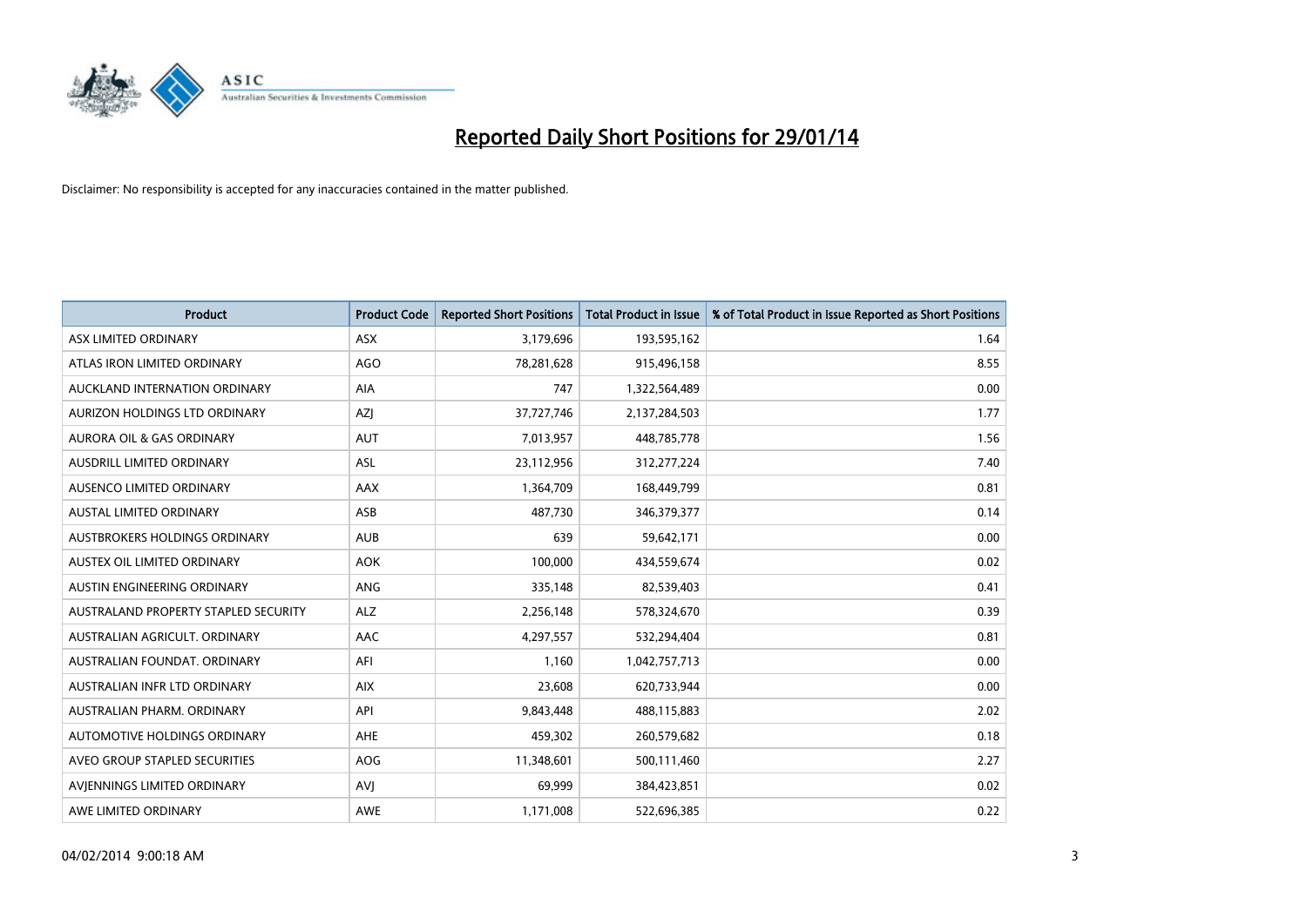

| <b>Product</b>                                | <b>Product Code</b> | <b>Reported Short Positions</b> | <b>Total Product in Issue</b> | % of Total Product in Issue Reported as Short Positions |
|-----------------------------------------------|---------------------|---------------------------------|-------------------------------|---------------------------------------------------------|
| <b>AZONTO PET LTD ORDINARY</b>                | <b>APY</b>          | 41                              | 1,155,765,100                 | 0.00                                                    |
| BANDANNA ENERGY ORDINARY                      | <b>BND</b>          | 21,679,733                      | 528,481,199                   | 4.10                                                    |
| BANK OF QUEENSLAND. ORDINARY                  | <b>BOQ</b>          | 3,632,072                       | 322,566,581                   | 1.13                                                    |
| <b>BANNERMAN RESOURCES ORDINARY</b>           | <b>BMN</b>          | 38,381                          | 322,885,298                   | 0.01                                                    |
| <b>BASE RES LIMITED ORDINARY</b>              | <b>BSE</b>          | 6,794,848                       | 561,840,029                   | 1.21                                                    |
| BATHURST RES LTD. ORDINARY                    | <b>BRL</b>          | 19,185,165                      | 821,457,725                   | 2.34                                                    |
| <b>BC IRON LIMITED ORDINARY</b>               | <b>BCI</b>          | 352,730                         | 123,928,630                   | 0.28                                                    |
| BEACH ENERGY LIMITED ORDINARY                 | <b>BPT</b>          | 18,949,960                      | 1,278,348,742                 | 1.48                                                    |
| BEADELL RESOURCE LTD ORDINARY                 | <b>BDR</b>          | 29,893,684                      | 790,727,280                   | 3.78                                                    |
| <b>BEGA CHEESE LTD ORDINARY</b>               | <b>BGA</b>          | 170,664                         | 152,245,802                   | 0.11                                                    |
| BENDIGO AND ADELAIDE ORDINARY                 | <b>BEN</b>          | 11,129,738                      | 409,994,759                   | 2.71                                                    |
| BENTHAM IMF LTD ORDINARY                      | <b>IMF</b>          | 3,263,748                       | 164,380,143                   | 1.99                                                    |
| BERKELEY RESOURCES ORDINARY                   | <b>BKY</b>          | 87,326                          | 180,361,323                   | 0.05                                                    |
| BETASHARES ASX RES ETF UNITS                  | <b>ORE</b>          | 809,000                         | 3,020,814                     | 26.78                                                   |
| <b>BHP BILLITON LIMITED ORDINARY</b>          | <b>BHP</b>          | 6,328,194                       | 3,211,691,105                 | 0.20                                                    |
| <b>BILLABONG ORDINARY</b>                     | <b>BBG</b>          | 12,307,061                      | 480,730,006                   | 2.56                                                    |
| BLACKMORES LIMITED ORDINARY                   | <b>BKL</b>          | 13,314                          | 17,046,024                    | 0.08                                                    |
| <b>BLACKTHORN RESOURCES ORD US PROHIBITED</b> | <b>BTR</b>          | 668,451                         | 164,285,950                   | 0.41                                                    |
| <b>BLUESCOPE STEEL LTD ORDINARY</b>           | <b>BSL</b>          | 4,948,305                       | 558,733,728                   | 0.89                                                    |
| <b>BOART LONGYEAR ORDINARY</b>                | <b>BLY</b>          | 34,017,606                      | 461,163,412                   | 7.38                                                    |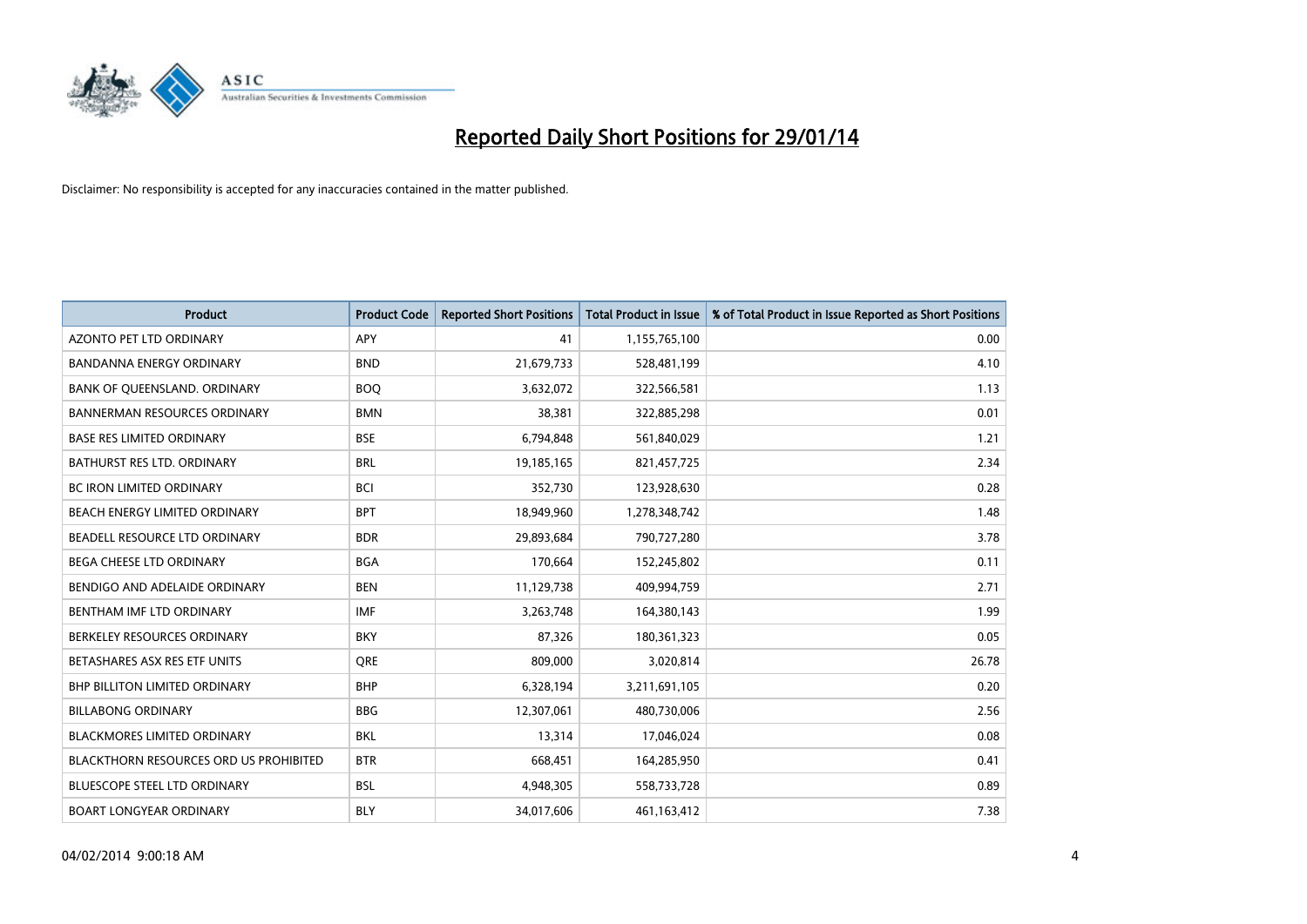

| <b>Product</b>                          | <b>Product Code</b> | <b>Reported Short Positions</b> | <b>Total Product in Issue</b> | % of Total Product in Issue Reported as Short Positions |
|-----------------------------------------|---------------------|---------------------------------|-------------------------------|---------------------------------------------------------|
| <b>BOOM LOGISTICS ORDINARY</b>          | <b>BOL</b>          | 249,999                         | 474,868,764                   | 0.05                                                    |
| <b>BORAL LIMITED, ORDINARY</b>          | <b>BLD</b>          | 41,238,924                      | 778,739,826                   | 5.30                                                    |
| <b>BRADKEN LIMITED ORDINARY</b>         | <b>BKN</b>          | 17,714,095                      | 169,240,662                   | 10.47                                                   |
| <b>BRAMBLES LIMITED ORDINARY</b>        | <b>BXB</b>          | 1,774,761                       | 1,561,849,330                 | 0.11                                                    |
| BREVILLE GROUP LTD ORDINARY             | <b>BRG</b>          | 3,048,604                       | 130,095,322                   | 2.34                                                    |
| <b>BRICKWORKS LIMITED ORDINARY</b>      | <b>BKW</b>          | 104,010                         | 148,038,996                   | 0.07                                                    |
| BT INVESTMENT MNGMNT ORDINARY           | <b>BTT</b>          | 100,601                         | 282,727,073                   | 0.04                                                    |
| <b>BURU ENERGY ORDINARY</b>             | <b>BRU</b>          | 14,529,808                      | 298,505,530                   | 4.87                                                    |
| <b>BWP TRUST ORDINARY UNITS</b>         | <b>BWP</b>          | 3,567,345                       | 627,165,919                   | 0.57                                                    |
| CABCHARGE AUSTRALIA ORDINARY            | CAB                 | 14,668,235                      | 120,430,683                   | 12.18                                                   |
| CALTEX AUSTRALIA ORDINARY               | <b>CTX</b>          | 1,878,517                       | 270,000,000                   | 0.70                                                    |
| CAPE LAMBERT RES LTD ORDINARY           | <b>CFE</b>          | 19,764                          | 667,938,887                   | 0.00                                                    |
| CARDNO LIMITED ORDINARY                 | CDD                 | 7,503,310                       | 146,179,250                   | 5.13                                                    |
| CARNARVON PETROLEUM ORDINARY            | <b>CVN</b>          | 12,220                          | 986,565,952                   | 0.00                                                    |
| CARSALES.COM LTD ORDINARY               | <b>CRZ</b>          | 6,435,526                       | 237,773,965                   | 2.71                                                    |
| CASH CONVERTERS ORDINARY                | CCV                 | 7,946,125                       | 426,302,767                   | 1.86                                                    |
| CEDAR WOODS PROP. ORDINARY              | <b>CWP</b>          | 48,219                          | 73,732,683                    | 0.07                                                    |
| CENTRAL PETROLEUM ORDINARY              | <b>CTP</b>          | 392,463                         | 309,219,473                   | 0.13                                                    |
| <b>CERAMIC FUEL CELLS ORDINARY</b>      | <b>CFU</b>          | 390                             | 1,751,724,324                 | 0.00                                                    |
| CFS RETAIL TRUST GRP STAPLED SECURITIES | <b>CFX</b>          | 57,193,603                      | 3,009,638,042                 | 1.90                                                    |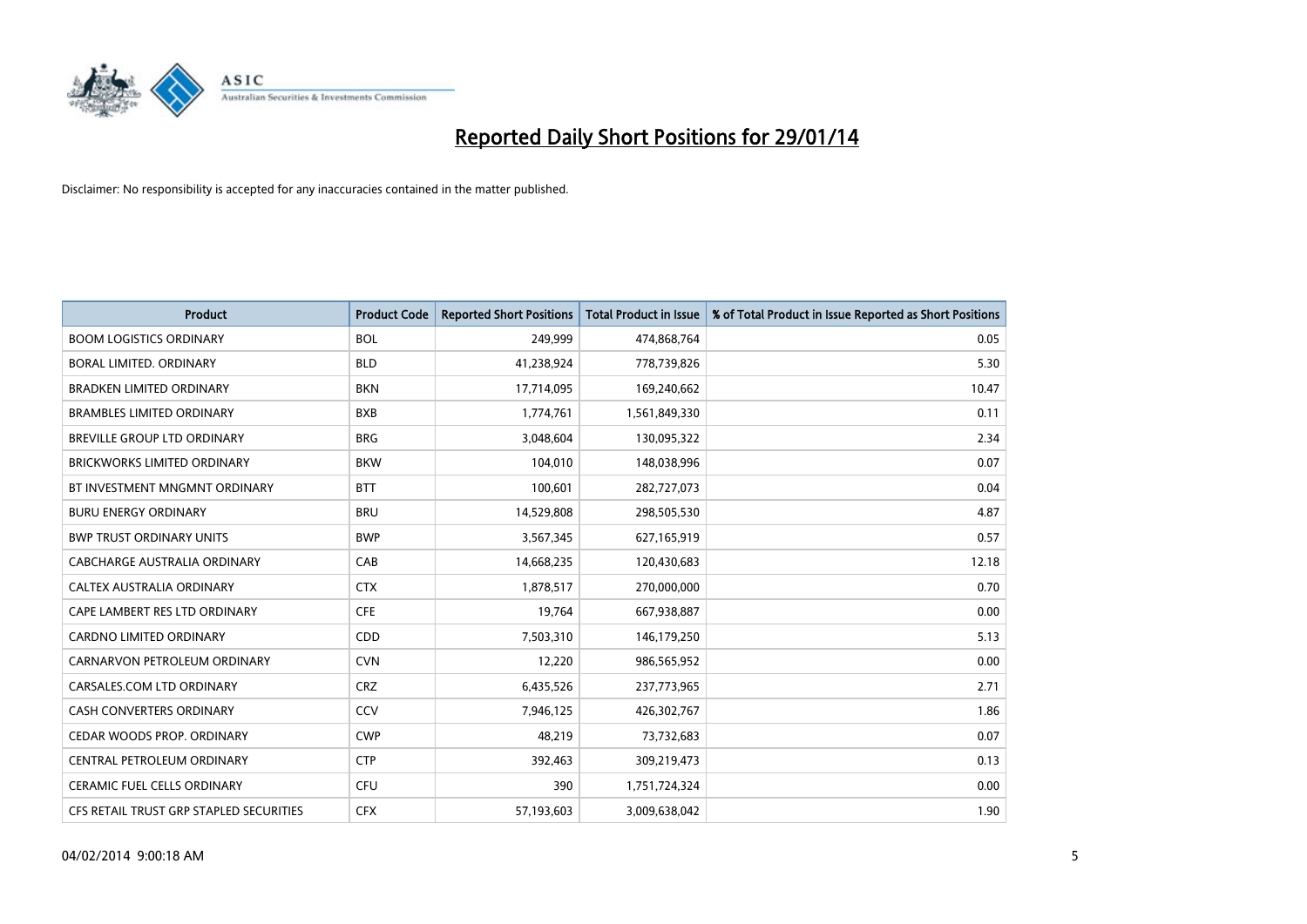

| <b>Product</b>                          | <b>Product Code</b> | <b>Reported Short Positions</b> | <b>Total Product in Issue</b> | % of Total Product in Issue Reported as Short Positions |
|-----------------------------------------|---------------------|---------------------------------|-------------------------------|---------------------------------------------------------|
| CHALLENGER DIV.PRO. STAPLED UNITS       | <b>CDI</b>          | 147,972                         | 214,101,013                   | 0.07                                                    |
| <b>CHALLENGER LIMITED ORDINARY</b>      | <b>CGF</b>          | 855,439                         | 530,862,585                   | 0.16                                                    |
| CHARTER HALL GROUP STAPLED US PROHIBIT. | <b>CHC</b>          | 414,656                         | 309,358,198                   | 0.13                                                    |
| <b>CHARTER HALL RETAIL UNITS</b>        | <b>COR</b>          | 10,184,556                      | 362,896,512                   | 2.81                                                    |
| <b>CHORUS LIMITED ORDINARY</b>          | <b>CNU</b>          | 127,087                         | 396,369,767                   | 0.03                                                    |
| CITIGOLD CORP LTD ORDINARY              | <b>CTO</b>          | 153,427                         | 1,495,764,906                 | 0.01                                                    |
| COAL OF AFRICA LTD ORDINARY             | <b>CZA</b>          | 426                             | 1,048,368,613                 | 0.00                                                    |
| <b>COALSPUR MINES LTD ORDINARY</b>      | <b>CPL</b>          | 7,148,728                       | 641,394,435                   | 1.11                                                    |
| <b>COBAR CONSOLIDATED ORDINARY</b>      | CCU                 | 100,000                         | 329,646,728                   | 0.03                                                    |
| COCA-COLA AMATIL ORDINARY               | <b>CCL</b>          | 15,569,844                      | 763,590,249                   | 2.04                                                    |
| COCHLEAR LIMITED ORDINARY               | <b>COH</b>          | 8,713,660                       | 57,062,020                    | 15.27                                                   |
| <b>COCKATOO COAL ORDINARY</b>           | <b>COK</b>          | 167,987                         | 4,458,357,900                 | 0.00                                                    |
| <b>CODAN LIMITED ORDINARY</b>           | <b>CDA</b>          | 537,617                         | 176,969,924                   | 0.30                                                    |
| <b>COFFEY INTERNATIONAL ORDINARY</b>    | <b>COF</b>          | 18,921                          | 255,833,165                   | 0.01                                                    |
| <b>COKAL LTD ORDINARY</b>               | <b>CKA</b>          | 13,650                          | 471,103,926                   | 0.00                                                    |
| <b>COLLECTION HOUSE ORDINARY</b>        | <b>CLH</b>          | 1,522,779                       | 128,969,148                   | 1.18                                                    |
| <b>COLLINS FOODS LTD ORDINARY</b>       | <b>CKF</b>          | 3,091                           | 93,000,003                    | 0.00                                                    |
| COMMONWEALTH BANK, ORDINARY             | <b>CBA</b>          | 7,890,148                       | 1,611,928,836                 | 0.49                                                    |
| <b>COMMONWEALTH PROP ORDINARY UNITS</b> | <b>CPA</b>          | 11,995,162                      | 2,347,003,413                 | 0.51                                                    |
| <b>COMPASS RESOURCES ORDINARY</b>       | <b>CMR</b>          | 7,472                           | 1,403,744,100                 | 0.00                                                    |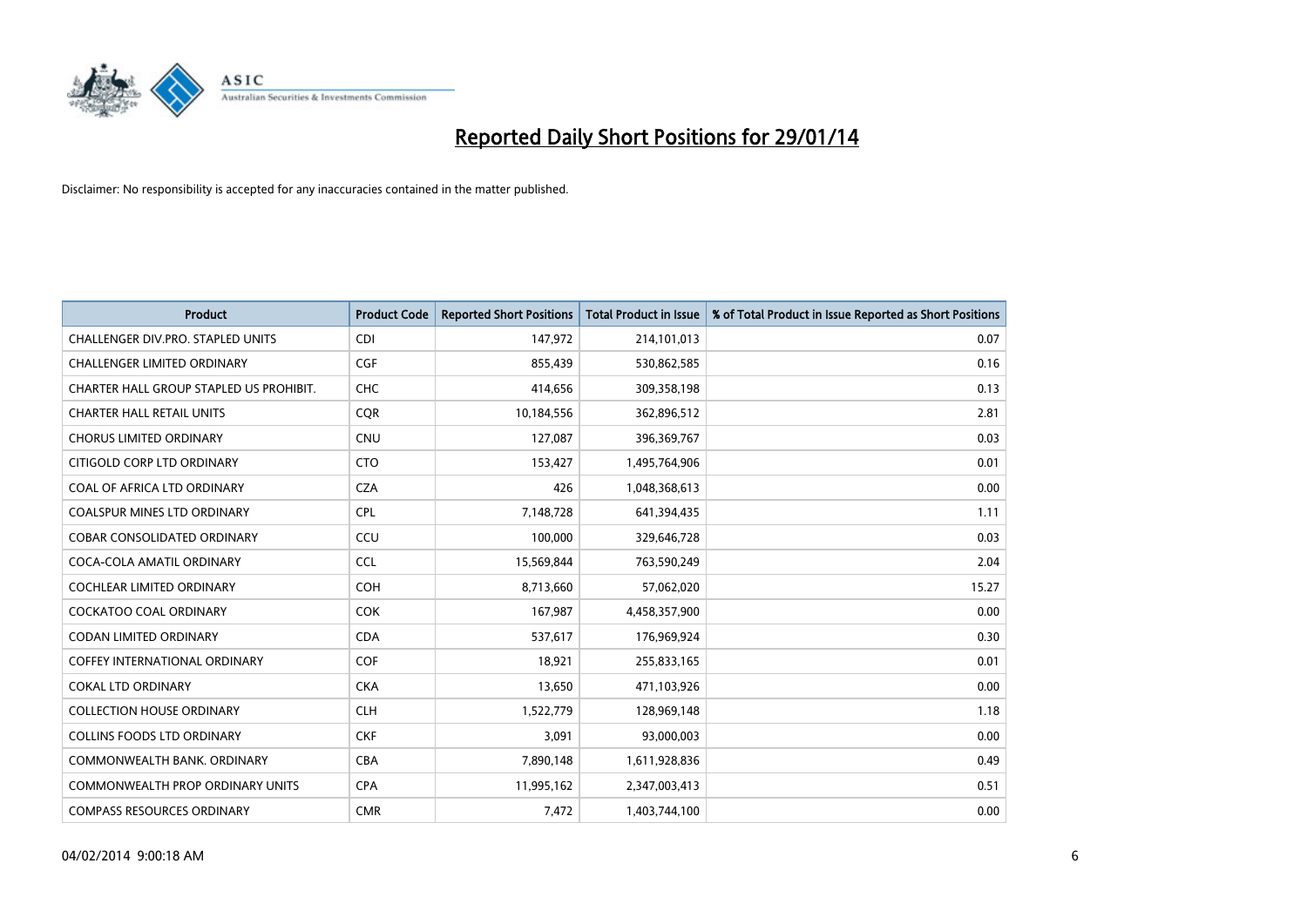

| <b>Product</b>                          | <b>Product Code</b> | <b>Reported Short Positions</b> | <b>Total Product in Issue</b> | % of Total Product in Issue Reported as Short Positions |
|-----------------------------------------|---------------------|---------------------------------|-------------------------------|---------------------------------------------------------|
| <b>COMPUTERSHARE LTD ORDINARY</b>       | <b>CPU</b>          | 11,009,114                      | 556,203,079                   | 1.98                                                    |
| COOPER ENERGY LTD ORDINARY              | <b>COE</b>          | 121,055                         | 329,235,509                   | 0.04                                                    |
| <b>CORP TRAVEL LIMITED ORDINARY</b>     | <b>CTD</b>          | 41,381                          | 89,612,297                    | 0.05                                                    |
| COVER-MORE GRP LTD ORDINARY             | <b>CVO</b>          | 733,000                         | 317,750,000                   | 0.23                                                    |
| <b>CREDIT CORP GROUP ORDINARY</b>       | <b>CCP</b>          | 106,219                         | 46,131,882                    | 0.23                                                    |
| <b>CROMWELL PROP STAPLED SECURITIES</b> | <b>CMW</b>          | 15,559,135                      | 1,721,483,143                 | 0.90                                                    |
| <b>CROWE HORWATH AUS ORDINARY</b>       | <b>CRH</b>          | 553,360                         | 273,005,429                   | 0.20                                                    |
| CROWN RESORTS LTD ORDINARY              | <b>CWN</b>          | 1,364,201                       | 728,394,185                   | 0.19                                                    |
| <b>CSG LIMITED ORDINARY</b>             | CSV                 | 27,814                          | 278,973,075                   | 0.01                                                    |
| <b>CSL LIMITED ORDINARY</b>             | <b>CSL</b>          | 1,265,380                       | 484,688,043                   | 0.26                                                    |
| <b>CSR LIMITED ORDINARY</b>             | <b>CSR</b>          | 20,869,216                      | 506,000,315                   | 4.12                                                    |
| <b>CUDECO LIMITED ORDINARY</b>          | CDU                 | 7,726,217                       | 234,013,408                   | 3.30                                                    |
| DART ENERGY LTD ORDINARY                | <b>DTE</b>          | 4,653,885                       | 1,108,752,733                 | 0.42                                                    |
| DATA#3 LIMITED ORDINARY                 | <b>DTL</b>          | 743,873                         | 153,974,950                   | 0.48                                                    |
| DAVID JONES LIMITED ORDINARY            | <b>DJS</b>          | 37,914,861                      | 537,137,845                   | 7.06                                                    |
| DECMIL GROUP LIMITED ORDINARY           | <b>DCG</b>          | 2,672,910                       | 168,657,794                   | 1.58                                                    |
| DEEP YELLOW LIMITED ORDINARY            | <b>DYL</b>          | 10,002                          | 1,612,657,567                 | 0.00                                                    |
| DEVINE LIMITED ORDINARY                 | <b>DVN</b>          | 21,880                          | 158,730,556                   | 0.01                                                    |
| DEXUS PROPERTY GROUP STAPLED UNITS      | <b>DXS</b>          | 93,596,473                      | 4,628,228,426                 | 2.02                                                    |
| DICK SMITH HLDGS ORDINARY               | <b>DSH</b>          | 4,443,380                       | 236,511,364                   | 1.88                                                    |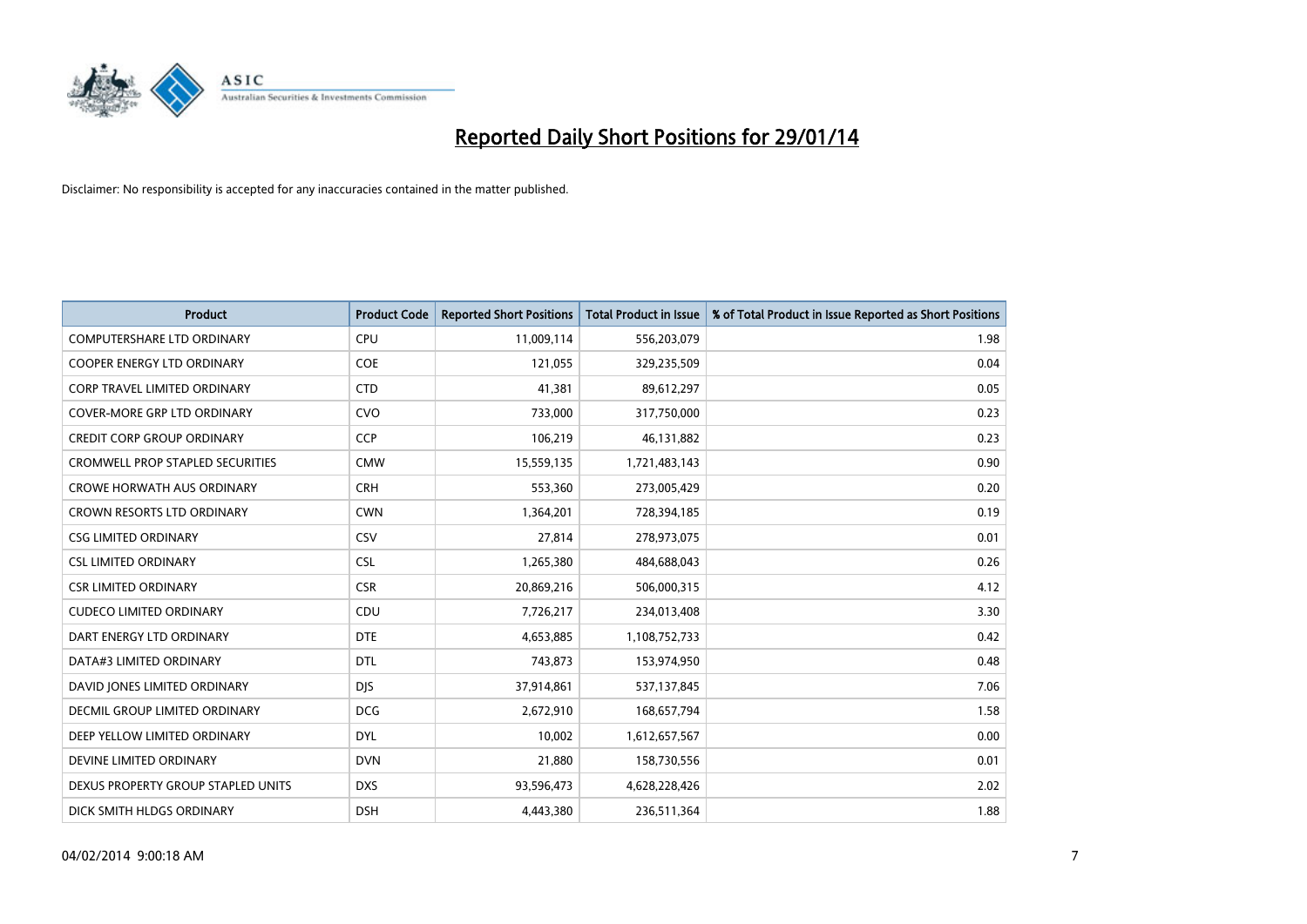

| <b>Product</b>                       | <b>Product Code</b> | <b>Reported Short Positions</b> | <b>Total Product in Issue</b> | % of Total Product in Issue Reported as Short Positions |
|--------------------------------------|---------------------|---------------------------------|-------------------------------|---------------------------------------------------------|
| DISCOVERY METALS LTD ORDINARY        | <b>DML</b>          | 5,921,859                       | 560,034,418                   | 1.06                                                    |
| DOMINO PIZZA ENTERPR ORDINARY        | <b>DMP</b>          | 1,666,524                       | 85,915,713                    | 1.94                                                    |
| DONACO INTERNATIONAL ORDINARY        | <b>DNA</b>          | 70,000                          | 401,051,771                   | 0.02                                                    |
| DORAY MINERALS LTD ORDINARY          | <b>DRM</b>          | 10,000                          | 141,891,768                   | 0.01                                                    |
| DOWNER EDI LIMITED ORDINARY          | <b>DOW</b>          | 15,580,624                      | 434,734,970                   | 3.58                                                    |
| DRAGON MINING LTD ORDINARY           | <b>DRA</b>          | 50,000                          | 88,840,613                    | 0.06                                                    |
| DRILLSEARCH ENERGY ORDINARY          | <b>DLS</b>          | 10,178,758                      | 432,465,895                   | 2.35                                                    |
| DUET GROUP STAPLED US PROHIBIT.      | <b>DUE</b>          | 9,899,293                       | 1,286,215,139                 | 0.77                                                    |
| DULUXGROUP LIMITED ORDINARY          | <b>DLX</b>          | 283,212                         | 381,093,950                   | 0.07                                                    |
| <b>DWS LTD ORDINARY</b>              | <b>DWS</b>          | 585,794                         | 132,362,763                   | 0.44                                                    |
| ECHO ENTERTAINMENT ORDINARY          | <b>EGP</b>          | 16,254,353                      | 825,672,730                   | 1.97                                                    |
| <b>ELDERS LIMITED ORDINARY</b>       | <b>ELD</b>          | 19,697,945                      | 455,013,329                   | 4.33                                                    |
| ELEMENTAL MINERALS ORDINARY          | <b>ELM</b>          | 176,299                         | 303,263,391                   | 0.06                                                    |
| <b>EMECO HOLDINGS ORDINARY</b>       | EHL                 | 9,811,194                       | 599,675,707                   | 1.64                                                    |
| <b>ENDEAVOUR MIN CORP CDI 1:1</b>    | <b>EVR</b>          | 161,086                         | 82,053,013                    | 0.20                                                    |
| <b>ENERGY RESOURCES ORDINARY 'A'</b> | ERA                 | 11,613,986                      | 517,725,062                   | 2.24                                                    |
| <b>ENERGY WORLD CORPOR. ORDINARY</b> | <b>EWC</b>          | 58,000,016                      | 1,734,166,672                 | 3.34                                                    |
| ENVESTRA LIMITED ORDINARY            | <b>ENV</b>          | 2,067,646                       | 1,796,808,474                 | 0.12                                                    |
| EQUATORIAL RES LTD ORDINARY          | EQX                 | 8,309                           | 122,185,353                   | 0.01                                                    |
| ERM POWER LIMITED ORDINARY           | EPW                 | 418,836                         | 238,714,606                   | 0.18                                                    |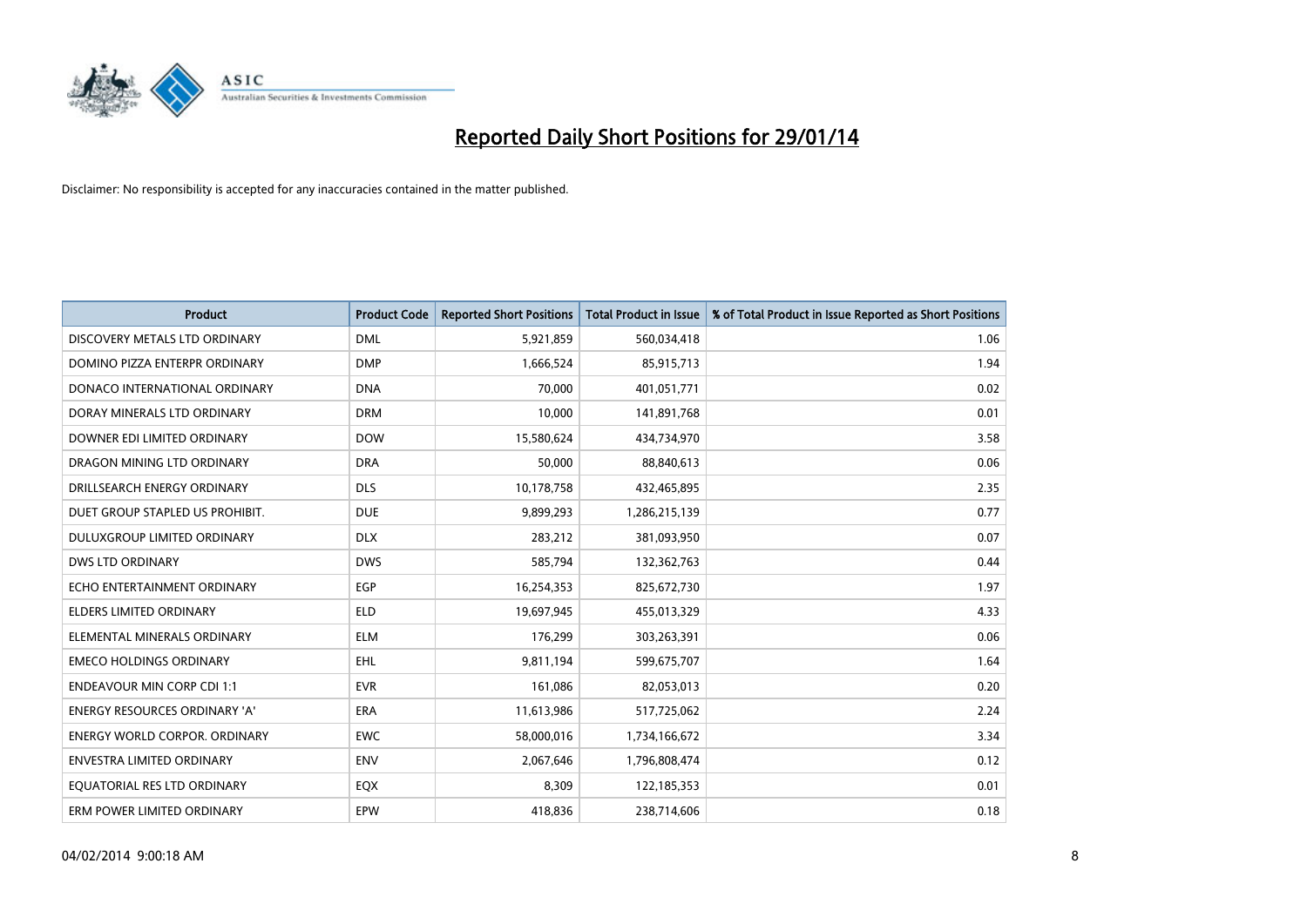

| <b>Product</b>                         | <b>Product Code</b> | <b>Reported Short Positions</b> | <b>Total Product in Issue</b> | % of Total Product in Issue Reported as Short Positions |
|----------------------------------------|---------------------|---------------------------------|-------------------------------|---------------------------------------------------------|
| <b>ESERVGLOBAL LIMITED ORDINARY</b>    | ESV                 | 5,590,000                       | 253,545,997                   | 2.20                                                    |
| ETHANE PIPELINE STAPLED SECURITIES     | <b>EPX</b>          | 1,619                           | 69,302,275                    | 0.00                                                    |
| EVOLUTION MINING LTD ORDINARY          | <b>EVN</b>          | 22,351,577                      | 708,652,367                   | 3.15                                                    |
| FAIRFAX MEDIA LTD ORDINARY             | <b>FXJ</b>          | 250,120,150                     | 2,351,955,725                 | 10.63                                                   |
| <b>FANTASTIC HOLDINGS ORDINARY</b>     | <b>FAN</b>          | 21,870                          | 103,068,398                   | 0.02                                                    |
| <b>FAR LTD ORDINARY</b>                | <b>FAR</b>          | 24,225,783                      | 2,499,846,742                 | 0.97                                                    |
| FEDERATION CNTRES ORD/UNIT STAPLED SEC | FDC                 | 5,104,150                       | 1,427,641,565                 | 0.36                                                    |
| FISHER & PAYKEL H. ORDINARY            | <b>FPH</b>          | 1,752,449                       | 550,730,171                   | 0.32                                                    |
| FLEETWOOD CORP ORDINARY                | <b>FWD</b>          | 2,218,615                       | 60,522,619                    | 3.67                                                    |
| FLETCHER BUILDING ORDINARY             | <b>FBU</b>          | 1,475,417                       | 687,854,788                   | 0.21                                                    |
| FLEXIGROUP LIMITED ORDINARY            | FXL                 | 735,910                         | 304,096,060                   | 0.24                                                    |
| FLIGHT CENTRE TRAVEL ORDINARY          | <b>FLT</b>          | 4,803,734                       | 100,537,929                   | 4.78                                                    |
| FLINDERS MINES LTD ORDINARY            | <b>FMS</b>          | 4,981,243                       | 1,826,716,748                 | 0.27                                                    |
| <b>FOCUS MINERALS LTD ORDINARY</b>     | <b>FML</b>          | 10,190,806                      | 9,137,375,877                 | 0.11                                                    |
| FONTERRA SHARE FUND ORDINARY UNITS     | <b>FSF</b>          | 13,609                          | 106,735,056                   | 0.01                                                    |
| FORGE GROUP LIMITED ORDINARY           | FGE                 | 4,105,318                       | 86,169,014                    | 4.76                                                    |
| FORTESCUE METALS GRP ORDINARY          | <b>FMG</b>          | 171,974,821                     | 3,113,798,151                 | 5.52                                                    |
| <b>G.U.D. HOLDINGS ORDINARY</b>        | GUD                 | 5,267,911                       | 71,241,319                    | 7.39                                                    |
| <b>G8 EDUCATION LIMITED ORDINARY</b>   | GEM                 | 2,523,314                       | 301,705,105                   | 0.84                                                    |
| <b>GALAXY RESOURCES ORDINARY</b>       | GXY                 | 343,457                         | 1,027,073,389                 | 0.03                                                    |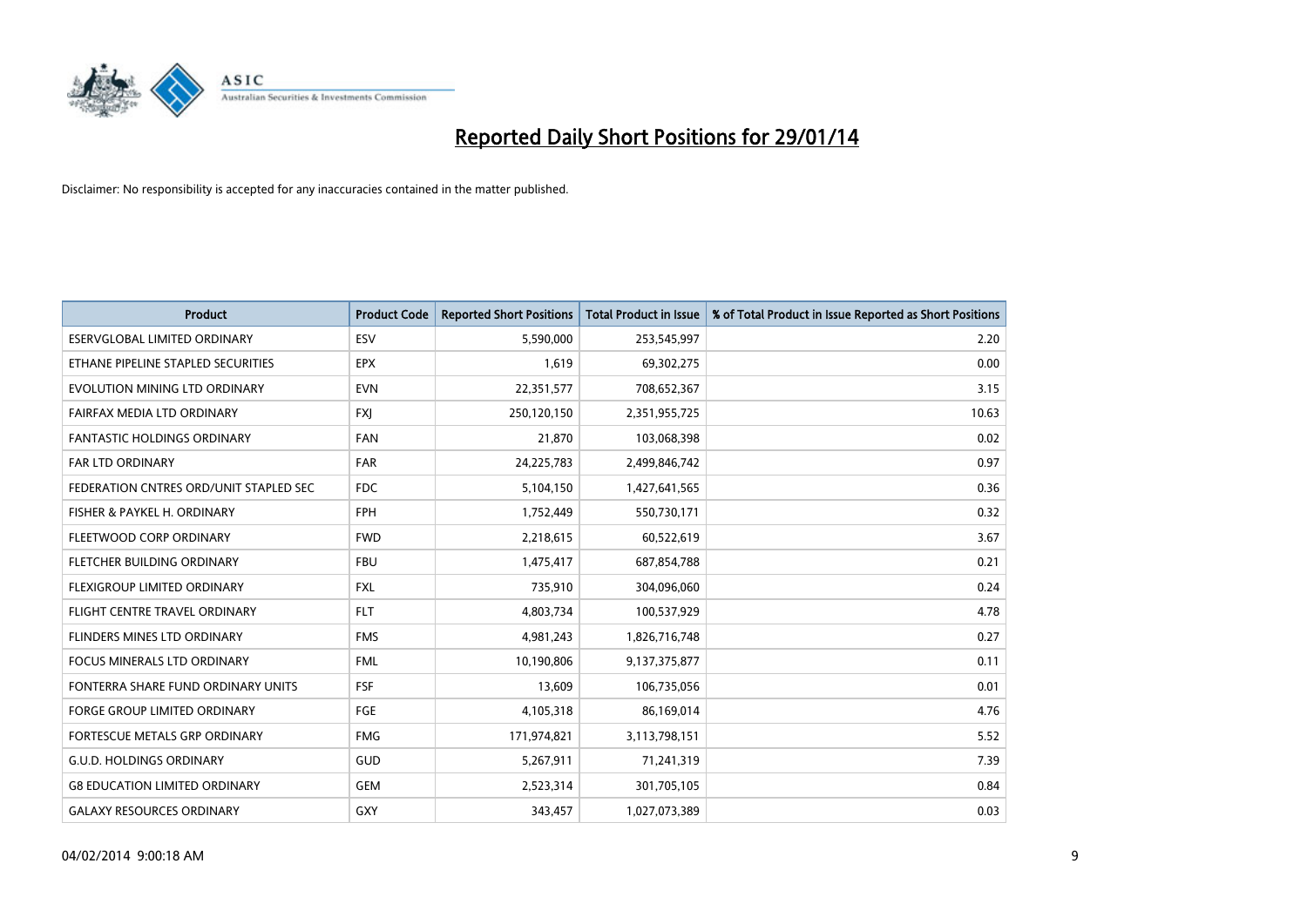

| <b>Product</b>                                   | <b>Product Code</b> | <b>Reported Short Positions</b> | <b>Total Product in Issue</b> | % of Total Product in Issue Reported as Short Positions |
|--------------------------------------------------|---------------------|---------------------------------|-------------------------------|---------------------------------------------------------|
| <b>GBST HOLDINGS., ORDINARY</b>                  | <b>GBT</b>          | 8,213                           | 66,561,725                    | 0.01                                                    |
| <b>GDI PROPERTY GRP STAPLED SECURITIES</b>       | GDI                 | 3,473                           | 567,575,025                   | 0.00                                                    |
| <b>GENETIC TECHNOLOGIES ORDINARY</b>             | <b>GTG</b>          | 237,000                         | 597,926,082                   | 0.04                                                    |
| <b>GEODYNAMICS LIMITED ORDINARY</b>              | GDY                 | 850                             | 406,452,608                   | 0.00                                                    |
| GI DYNAMICS, INC CDI US PROHIBITED               | GID                 | 116,038                         | 393,043,620                   | 0.03                                                    |
| <b>GINDALBIE METALS LTD ORDINARY</b>             | GBG                 | 46,667,291                      | 1,493,660,842                 | 3.12                                                    |
| <b>GOODMAN FIELDER, ORDINARY</b>                 | <b>GFF</b>          | 39,882,198                      | 1,955,559,207                 | 2.04                                                    |
| <b>GOODMAN GROUP STAPLED</b>                     | <b>GMG</b>          | 6,008,475                       | 1,718,742,809                 | 0.35                                                    |
| <b>GPT GROUP STAPLED SEC.</b>                    | <b>GPT</b>          | 5,660,999                       | 1,694,888,638                 | 0.33                                                    |
| <b>GRAINCORP LIMITED A CLASS ORDINARY</b>        | <b>GNC</b>          | 668,534                         | 228,855,628                   | 0.29                                                    |
| <b>GRANGE RESOURCES. ORDINARY</b>                | GRR                 | 4,986,713                       | 1,157,097,869                 | 0.43                                                    |
| <b>GREENCROSS LIMITED ORDINARY</b>               | GXL                 | 72,978                          | 37,682,334                    | 0.19                                                    |
| <b>GREENLAND MIN EN LTD ORDINARY</b>             | GGG                 | 2,411,008                       | 574,572,911                   | 0.42                                                    |
| <b>GROWTHPOINT PROPERTY ORD/UNIT STAPLED SEC</b> | GOZ                 | 6,637                           | 475,705,269                   | 0.00                                                    |
| <b>GRYPHON MINERALS LTD ORDINARY</b>             | GRY                 | 5,187,355                       | 400,797,615                   | 1.29                                                    |
| <b>GUILDFORD COAL LTD ORDINARY</b>               | <b>GUF</b>          | 242,747                         | 655,046,899                   | 0.04                                                    |
| <b>GUINNESS PEAT GROUP. CDI 1:1</b>              | GPG                 | 81,925                          | 187,775,054                   | 0.04                                                    |
| <b>GWA GROUP LTD ORDINARY</b>                    | <b>GWA</b>          | 12,255,606                      | 306,533,770                   | 4.00                                                    |
| HARVEY NORMAN ORDINARY                           | <b>HVN</b>          | 68,190,207                      | 1,062,316,784                 | 6.42                                                    |
| <b>HENDERSON GROUP CDI 1:1</b>                   | <b>HGG</b>          | 528,117                         | 703,262,113                   | 0.08                                                    |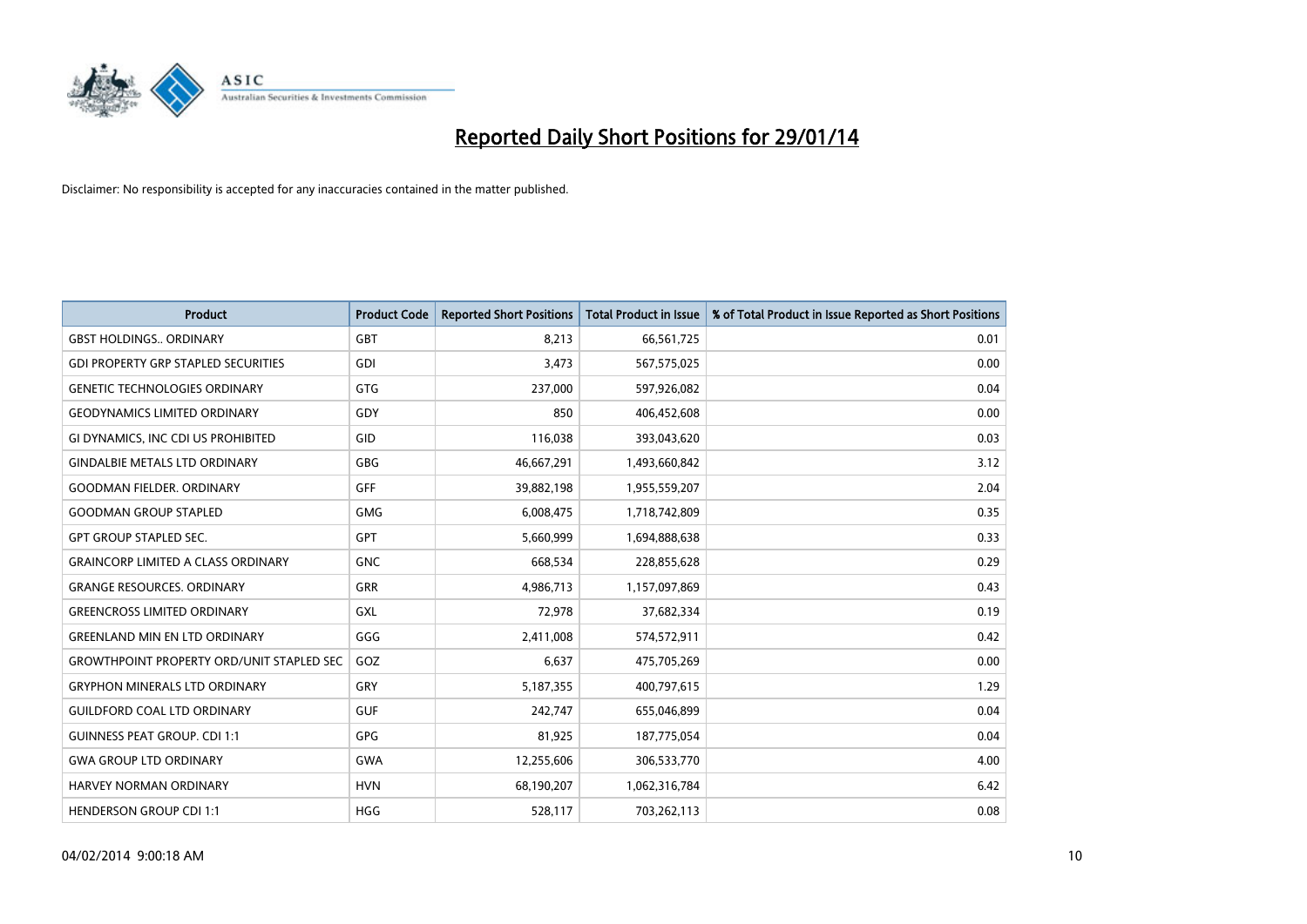

| <b>Product</b>                                | <b>Product Code</b> | <b>Reported Short Positions</b> | <b>Total Product in Issue</b> | % of Total Product in Issue Reported as Short Positions |
|-----------------------------------------------|---------------------|---------------------------------|-------------------------------|---------------------------------------------------------|
| HFA HOLDINGS LIMITED ORDINARY                 | <b>HFA</b>          | 3,863                           | 118,738,157                   | 0.00                                                    |
| HIGHLANDS PACIFIC ORDINARY                    | HIG                 | 10,001                          | 853,777,764                   | 0.00                                                    |
| HILLGROVE RES LTD ORDINARY                    | <b>HGO</b>          | 21,499                          | 1,178,589,221                 | 0.00                                                    |
| <b>HILLS LTD ORDINARY</b>                     | HIL                 | 504,570                         | 236,619,450                   | 0.21                                                    |
| HORIZON OIL LIMITED ORDINARY                  | <b>HZN</b>          | 80,589,435                      | 1,301,147,932                 | 6.19                                                    |
| HOT CHILI LTD ORDINARY                        | HCH                 | 10,000                          | 347,732,196                   | 0.00                                                    |
| <b>ICON ENERGY LIMITED ORDINARY</b>           | <b>ICN</b>          | 2,926                           | 615,774,351                   | 0.00                                                    |
| <b>IINET LIMITED ORDINARY</b>                 | <b>IIN</b>          | 1,271,871                       | 161,238,847                   | 0.79                                                    |
| <b>ILUKA RESOURCES ORDINARY</b>               | ILU                 | 40,068,843                      | 418,700,517                   | 9.57                                                    |
| <b>IMDEX LIMITED ORDINARY</b>                 | <b>IMD</b>          | 4,136,926                       | 210,473,188                   | 1.97                                                    |
| <b>INCITEC PIVOT ORDINARY</b>                 | IPL                 | 22,740,207                      | 1,644,919,097                 | 1.38                                                    |
| <b>INDEPENDENCE GROUP ORDINARY</b>            | <b>IGO</b>          | 3,943,184                       | 233,323,905                   | 1.69                                                    |
| INDOPHIL RESOURCES ORDINARY                   | <b>IRN</b>          | 1,307,301                       | 1,203,146,194                 | 0.11                                                    |
| <b>INFIGEN ENERGY STAPLED SECURITIES</b>      | <b>IFN</b>          | 3,072,809                       | 764,993,434                   | 0.40                                                    |
| <b>INFOMEDIA LTD ORDINARY</b>                 | <b>IFM</b>          | 406,294                         | 304,953,155                   | 0.13                                                    |
| INGENIA GROUP STAPLED SECURITIES              | <b>INA</b>          | 74,630                          | 676,240,232                   | 0.01                                                    |
| INSURANCE AUSTRALIA ORDINARY                  | IAG                 | 8,084,442                       | 2,298,412,449                 | 0.35                                                    |
| <b>INTREPID MINES ORDINARY</b>                | <b>IAU</b>          | 17,116,379                      | 556,511,361                   | 3.08                                                    |
| <b>INVESTA OFFICE FUND STAPLED SECURITIES</b> | <b>IOF</b>          | 593,874                         | 614,047,458                   | 0.10                                                    |
| <b>INVOCARE LIMITED ORDINARY</b>              | <b>IVC</b>          | 5,817,585                       | 110,030,298                   | 5.29                                                    |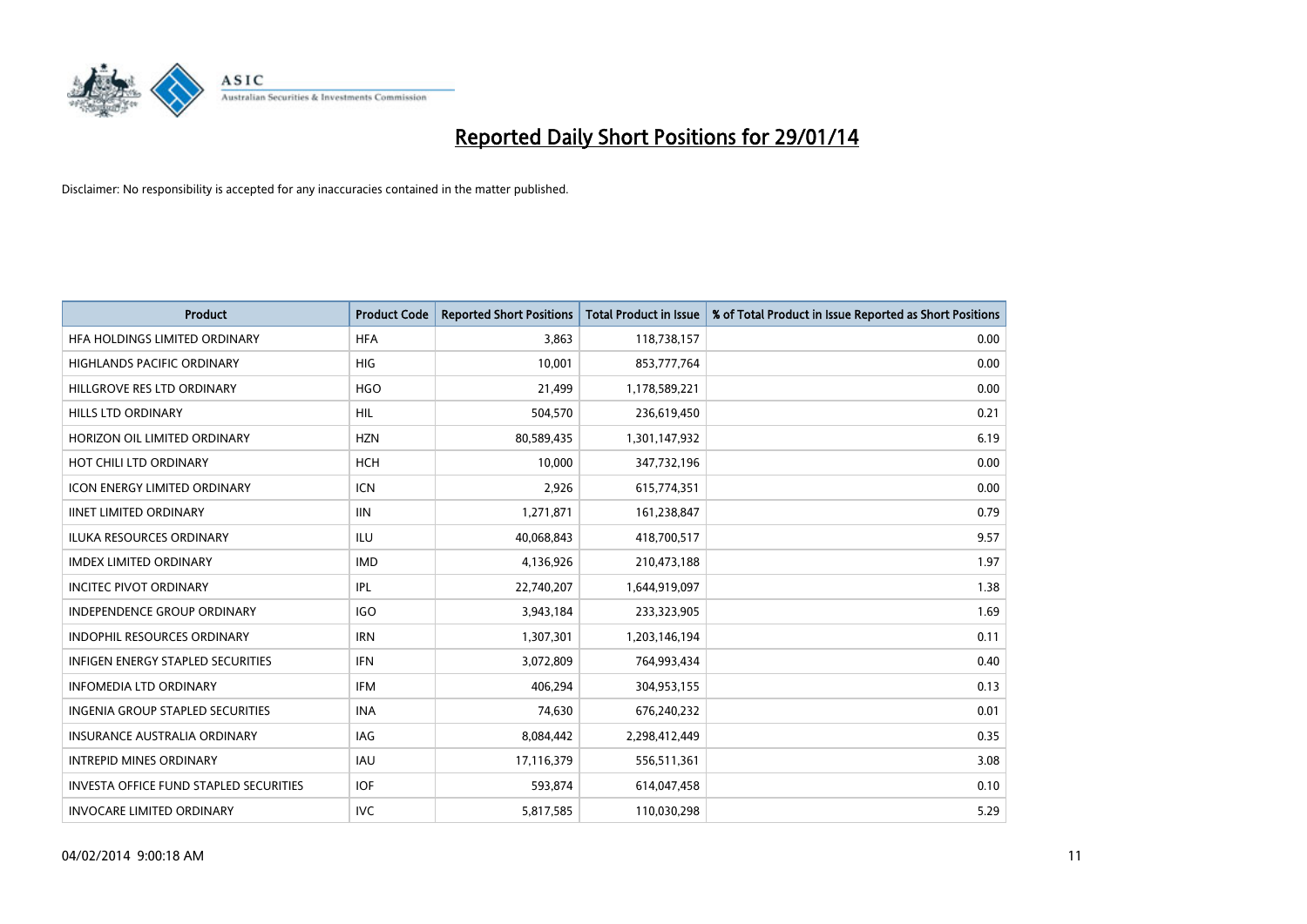

| <b>Product</b>                                  | <b>Product Code</b> | <b>Reported Short Positions</b> | <b>Total Product in Issue</b> | % of Total Product in Issue Reported as Short Positions |
|-------------------------------------------------|---------------------|---------------------------------|-------------------------------|---------------------------------------------------------|
| <b>IOOF HOLDINGS LTD ORDINARY</b>               | IFL                 | 1,921,616                       | 232,118,034                   | 0.83                                                    |
| <b>IRESS LIMITED ORDINARY</b>                   | <b>IRE</b>          | 475,075                         | 158,585,126                   | 0.30                                                    |
| <b>IRON ORE HOLDINGS ORDINARY</b>               | <b>IOH</b>          | 26,197                          | 161,174,005                   | 0.02                                                    |
| <b>ISELECT LTD ORDINARY</b>                     | <b>ISU</b>          | 5,279,575                       | 260,889,894                   | 2.02                                                    |
| <b>IAMES HARDIE INDUST CHESS DEPOSITARY INT</b> | <b>IHX</b>          | 5,118,459                       | 443,540,832                   | 1.15                                                    |
| <b>JB HI-FI LIMITED ORDINARY</b>                | <b>JBH</b>          | 10,015,880                      | 100,261,681                   | 9.99                                                    |
| <b>KAGARA LTD ORDINARY</b>                      | KZL                 | 3,349,855                       | 798,953,117                   | 0.42                                                    |
| KAROON GAS AUSTRALIA ORDINARY                   | <b>KAR</b>          | 4,861,550                       | 255,841,581                   | 1.90                                                    |
| KATHMANDU HOLD LTD ORDINARY                     | <b>KMD</b>          | 226,376                         | 200,473,338                   | 0.11                                                    |
| <b>KBL MINING LIMITED ORDINARY</b>              | <b>KBL</b>          | 1,820                           | 393,535,629                   | 0.00                                                    |
| KINGSGATE CONSOLID. ORDINARY                    | <b>KCN</b>          | 6,925,035                       | 164,154,349                   | 4.22                                                    |
| KINGSROSE MINING LTD ORDINARY                   | <b>KRM</b>          | 513,588                         | 335,753,851                   | 0.15                                                    |
| LEIGHTON HOLDINGS ORDINARY                      | LEI                 | 22,445,485                      | 337,235,188                   | 6.66                                                    |
| LEND LEASE GROUP UNIT/ORD STAPLED               | LLC                 | 6,098,437                       | 576,712,337                   | 1.06                                                    |
| LYCOPODIUM LIMITED ORDINARY                     | <b>LYL</b>          | $\mathbf{1}$                    | 38,955,103                    | 0.00                                                    |
| LYNAS CORPORATION ORDINARY                      | <b>LYC</b>          | 165, 153, 334                   | 1,961,160,594                 | 8.42                                                    |
| <b>M2 GRP LTD ORDINARY</b>                      | <b>MTU</b>          | 9,744,345                       | 179,384,685                   | 5.43                                                    |
| <b>MACA LIMITED ORDINARY</b>                    | <b>MLD</b>          | 87,390                          | 176,476,373                   | 0.05                                                    |
| <b>MACMAHON HOLDINGS ORDINARY</b>               | <b>MAH</b>          | 1,673,860                       | 1,261,699,966                 | 0.13                                                    |
| MACO ATLAS ROADS GRP ORDINARY STAPLED           | <b>MQA</b>          | 12,254,398                      | 487,230,540                   | 2.52                                                    |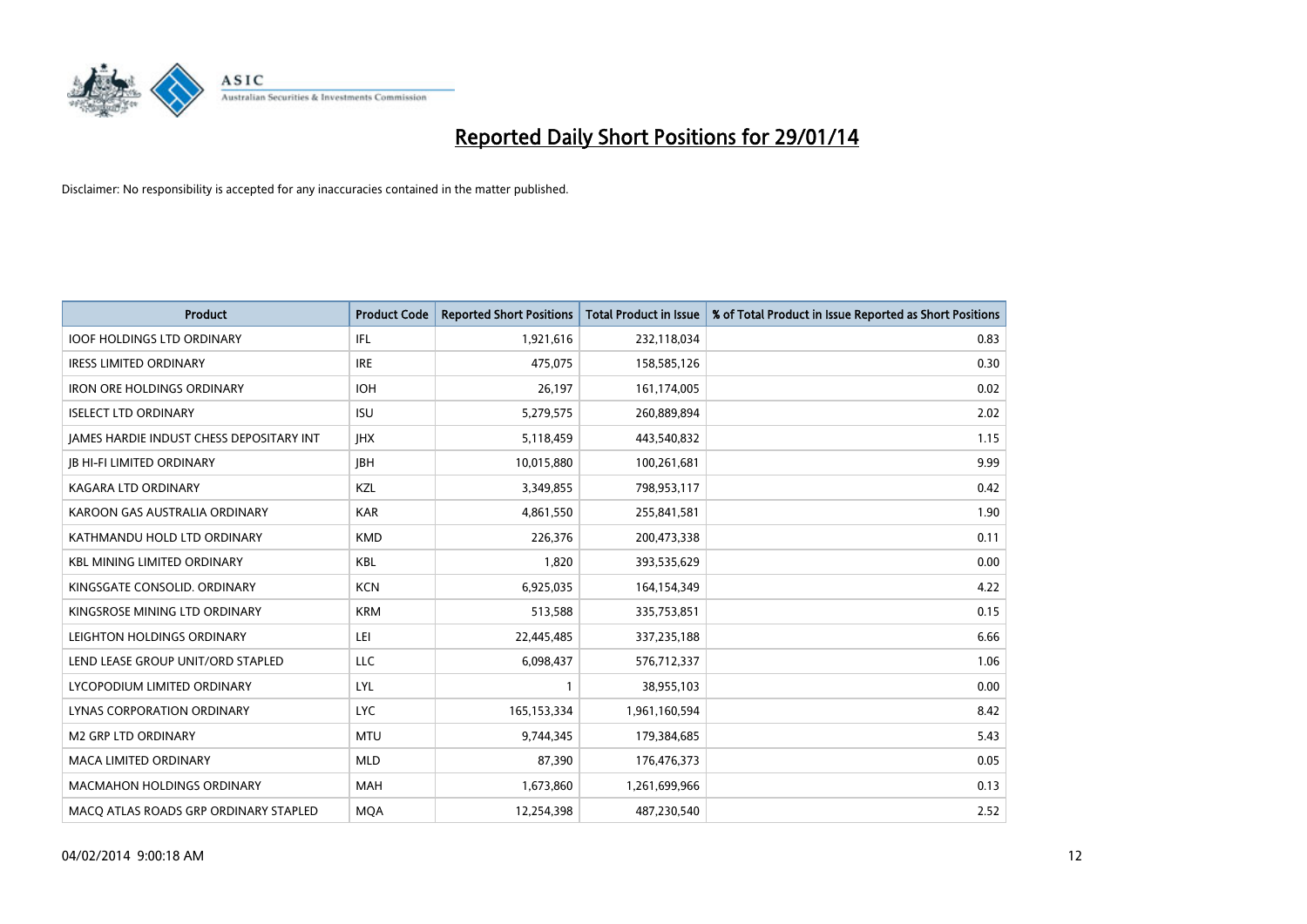

| <b>Product</b>                       | <b>Product Code</b> | <b>Reported Short Positions</b> | <b>Total Product in Issue</b> | % of Total Product in Issue Reported as Short Positions |
|--------------------------------------|---------------------|---------------------------------|-------------------------------|---------------------------------------------------------|
| MACQUARIE GROUP LTD ORDINARY         | MQG                 | 1,656,585                       | 321,059,129                   | 0.52                                                    |
| MAGELLAN FIN GRP LTD ORDINARY        | MFG                 | 1,070,311                       | 155,830,849                   | 0.69                                                    |
| <b>MATRIX C &amp; E LTD ORDINARY</b> | <b>MCE</b>          | 2,901,990                       | 94,555,428                    | 3.07                                                    |
| MAVERICK DRILLING ORDINARY           | <b>MAD</b>          | 7,907,744                       | 468,004,529                   | 1.69                                                    |
| <b>MAXITRANS INDUSTRIES ORDINARY</b> | <b>MXI</b>          | 403,905                         | 183,993,392                   | 0.22                                                    |
| MAYNE PHARMA LTD ORDINARY            | <b>MYX</b>          | 946,111                         | 563,459,968                   | 0.17                                                    |
| MCALEESE LTD ORDINARY                | <b>MCS</b>          | 2,781,150                       | 296,577,121                   | 0.94                                                    |
| MCMILLAN SHAKESPEARE ORDINARY        | <b>MMS</b>          | 717,578                         | 74,523,965                    | 0.96                                                    |
| MCPHERSON'S LTD ORDINARY             | <b>MCP</b>          | 2,645                           | 93,994,381                    | 0.00                                                    |
| MEDUSA MINING LTD ORDINARY           | <b>MML</b>          | 6,216,978                       | 207,794,301                   | 2.99                                                    |
| MELBOURNE IT LIMITED ORDINARY        | MLB                 | 35,447                          | 83,231,038                    | 0.04                                                    |
| MEO AUSTRALIA LTD ORDINARY           | <b>MEO</b>          | 10,845                          | 627,264,587                   | 0.00                                                    |
| MERIDIAN ENERGY INSTALMENT RECEIPTS  | <b>MEZCA</b>        | 32,097                          | 1,255,413,626                 | 0.00                                                    |
| <b>MERMAID MARINE ORDINARY</b>       | <b>MRM</b>          | 1,698,899                       | 232,652,241                   | 0.73                                                    |
| MESOBLAST LIMITED ORDINARY           | <b>MSB</b>          | 16,742,817                      | 321,210,394                   | 5.21                                                    |
| METALS X LIMITED ORDINARY            | <b>MLX</b>          | 67,715                          | 1,655,386,110                 | 0.00                                                    |
| METCASH LIMITED ORDINARY             | <b>MTS</b>          | 115,804,275                     | 880,704,786                   | 13.15                                                   |
| METMINCO LIMITED ORDINARY            | <b>MNC</b>          | 277,128                         | 1,749,543,023                 | 0.02                                                    |
| MIGHTY RIVER POWER ORDINARY          | <b>MYT</b>          | 1,950,272                       | 1,400,012,517                 | 0.14                                                    |
| MINCOR RESOURCES NL ORDINARY         | <b>MCR</b>          | 2,291,415                       | 188,208,274                   | 1.22                                                    |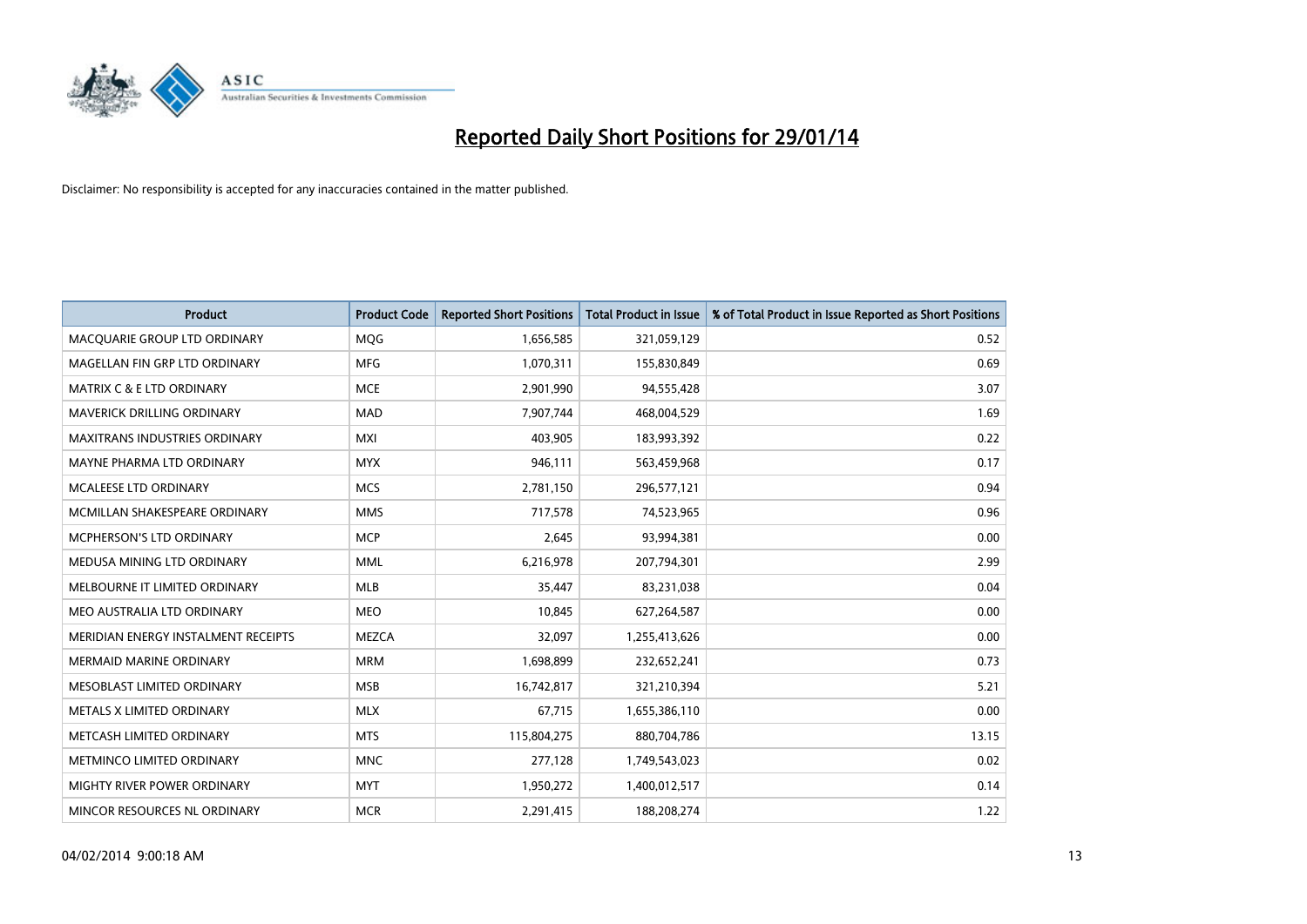

| <b>Product</b>                     | <b>Product Code</b> | <b>Reported Short Positions</b> | <b>Total Product in Issue</b> | % of Total Product in Issue Reported as Short Positions |
|------------------------------------|---------------------|---------------------------------|-------------------------------|---------------------------------------------------------|
| MINERAL DEPOSITS ORDINARY          | <b>MDL</b>          | 800,300                         | 96,038,786                    | 0.83                                                    |
| MINERAL RESOURCES, ORDINARY        | <b>MIN</b>          | 4,828,243                       | 186,112,198                   | 2.59                                                    |
| MINT WIRELESS ORDINARY             | <b>MNW</b>          | 1,260,248                       | 403,872,395                   | 0.31                                                    |
| MIRABELA NICKEL LTD ORDINARY       | <b>MBN</b>          | 18,867,110                      | 876,801,147                   | 2.15                                                    |
| MIRVAC GROUP STAPLED SECURITIES    | <b>MGR</b>          | 9,870,166                       | 3,664,938,678                 | 0.27                                                    |
| MOLOPO ENERGY LTD ORDINARY         | <b>MPO</b>          | 315,939                         | 247,133,976                   | 0.13                                                    |
| <b>MONADELPHOUS GROUP ORDINARY</b> | <b>MND</b>          | 12,897,081                      | 92,308,047                    | 13.97                                                   |
| MORTGAGE CHOICE LTD ORDINARY       | <b>MOC</b>          | 75,986                          | 123,780,387                   | 0.06                                                    |
| MOUNT GIBSON IRON ORDINARY         | <b>MGX</b>          | 6,004,746                       | 1,090,584,232                 | 0.55                                                    |
| MULTIPLEX SITES SITES              | <b>MXUPA</b>        | 1,499                           | 4,500,000                     | 0.03                                                    |
| MURCHISON METALS LTD ORDINARY      | <b>MMX</b>          | 216,291                         | 450,497,346                   | 0.05                                                    |
| MYER HOLDINGS LTD ORDINARY         | <b>MYR</b>          | 71,672,314                      | 585,684,551                   | 12.24                                                   |
| NANOSONICS LIMITED ORDINARY        | <b>NAN</b>          | 203,047                         | 263,125,129                   | 0.08                                                    |
| NATIONAL AUST, BANK ORDINARY       | <b>NAB</b>          | 7,181,268                       | 2,351,444,811                 | 0.31                                                    |
| NATIONAL STORAGE STAPLED           | <b>NSR</b>          | 70,035                          | 244,897,097                   | 0.03                                                    |
| NAVITAS LIMITED ORDINARY           | <b>NVT</b>          | 3,258,060                       | 375,416,910                   | 0.87                                                    |
| NEON ENERGY LIMITED ORDINARY       | <b>NEN</b>          | 961,700                         | 553,037,848                   | 0.17                                                    |
| NEUREN PHARMACEUT. ORDINARY        | <b>NEU</b>          | 10,403                          | 1,518,782,296                 | 0.00                                                    |
| NEW HOPE CORPORATION ORDINARY      | <b>NHC</b>          | 397,414                         | 830,819,859                   | 0.05                                                    |
| NEWCREST MINING ORDINARY           | <b>NCM</b>          | 10,520,560                      | 766,510,971                   | 1.37                                                    |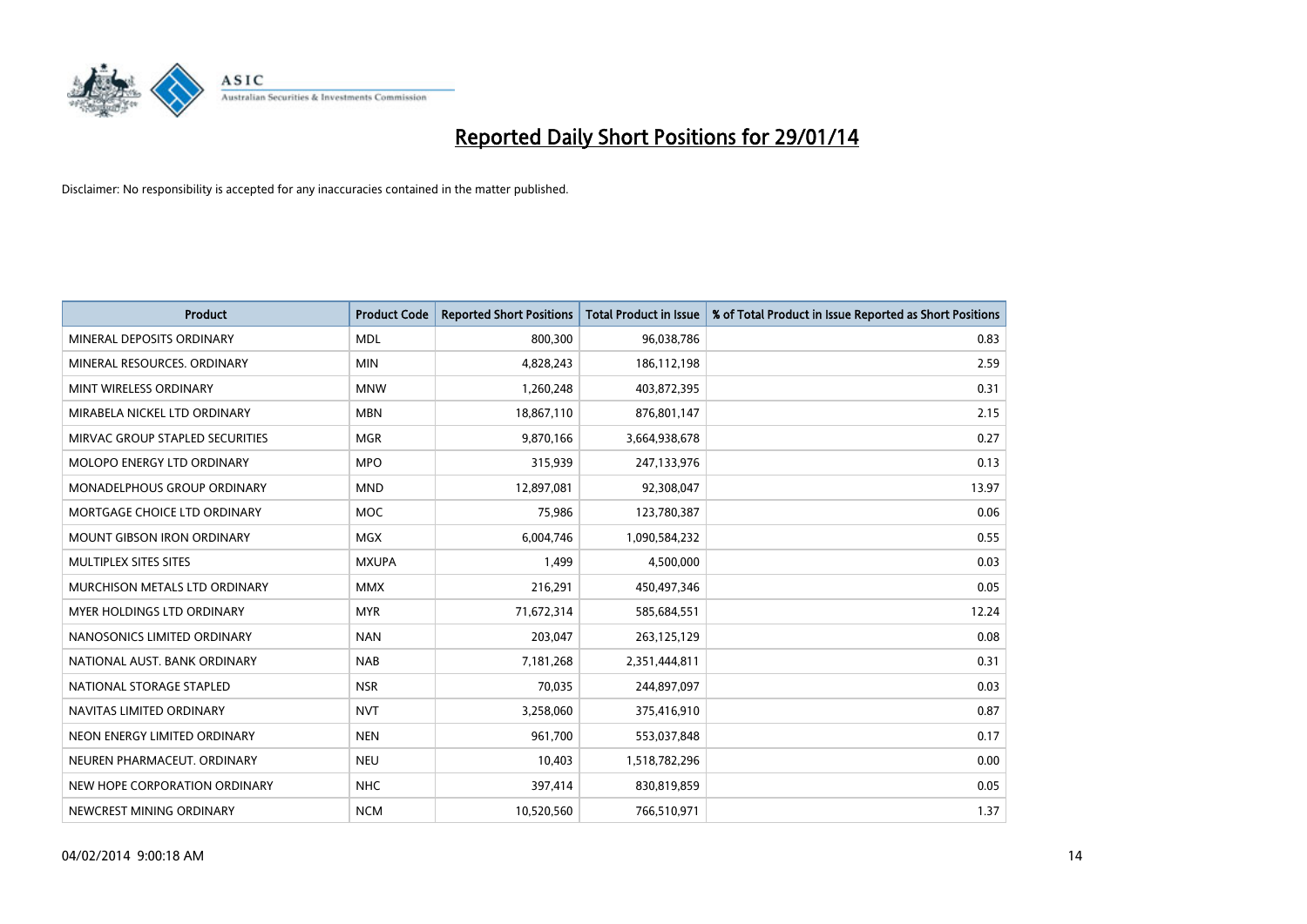

| <b>Product</b>                        | <b>Product Code</b> | <b>Reported Short Positions</b> | <b>Total Product in Issue</b> | % of Total Product in Issue Reported as Short Positions |
|---------------------------------------|---------------------|---------------------------------|-------------------------------|---------------------------------------------------------|
| NEWS CORP A NON-VOTING CDI            | <b>NWSLV</b>        | 2,019,349                       | 3,363,293                     | 60.04                                                   |
| NEWS CORP B VOTING CDI                | <b>NWS</b>          | 3,236,490                       | 19,342,944                    | 16.73                                                   |
| NEWSAT LIMITED ORDINARY               | <b>NWT</b>          | 2,598,851                       | 591,460,931                   | 0.44                                                    |
| NEXTDC LIMITED ORDINARY               | <b>NXT</b>          | 9,210,008                       | 192,904,486                   | 4.77                                                    |
| NEXUS ENERGY LIMITED ORDINARY         | <b>NXS</b>          | 1,759,031                       | 1,330,219,459                 | 0.13                                                    |
| NIB HOLDINGS LIMITED ORDINARY         | <b>NHF</b>          | 3,794,086                       | 439,004,182                   | 0.86                                                    |
| NICK SCALI LIMITED ORDINARY           | <b>NCK</b>          | 1,940                           | 81,000,000                    | 0.00                                                    |
| NIDO PETROLEUM ORDINARY               | <b>NDO</b>          | 47,402                          | 2,048,317,635                 | 0.00                                                    |
| NINE ENTERTAINMENT ORDINARY           | <b>NEC</b>          | 6,970,727                       | 940,295,023                   | 0.74                                                    |
| NOBLE MINERAL RES ORDINARY            | <b>NMG</b>          | 2,365,726                       | 666,397,952                   | 0.36                                                    |
| NORTHERN IRON LTD ORDINARY            | <b>NFE</b>          | 113,496                         | 484,405,314                   | 0.02                                                    |
| NORTHERN STAR ORDINARY                | <b>NST</b>          | 9,622,503                       | 428,369,762                   | 2.25                                                    |
| NOVOGEN LIMITED ORDINARY              | <b>NRT</b>          | 134,125                         | 163,810,997                   | 0.08                                                    |
| NRW HOLDINGS LIMITED ORDINARY         | <b>NWH</b>          | 16,744,781                      | 278,888,011                   | 6.00                                                    |
| NUCOAL RESOURCES LTD ORDINARY         | <b>NCR</b>          | $\mathbf{1}$                    | 768,612,354                   | 0.00                                                    |
| NUFARM LIMITED ORDINARY               | <b>NUF</b>          | 15,103,305                      | 263,725,895                   | 5.73                                                    |
| OAKTON LIMITED ORDINARY               | <b>OKN</b>          | 782,308                         | 89,968,985                    | 0.87                                                    |
| OCEANAGOLD CORP. CHESS DEPOSITARY INT | OGC                 | 679,544                         | 300,350,129                   | 0.23                                                    |
| OIL SEARCH LTD ORDINARY               | OSH                 | 12,334,681                      | 1,343,361,150                 | 0.92                                                    |
| OM HOLDINGS LIMITED ORDINARY          | OMH                 | 2,253,749                       | 733,423,337                   | 0.31                                                    |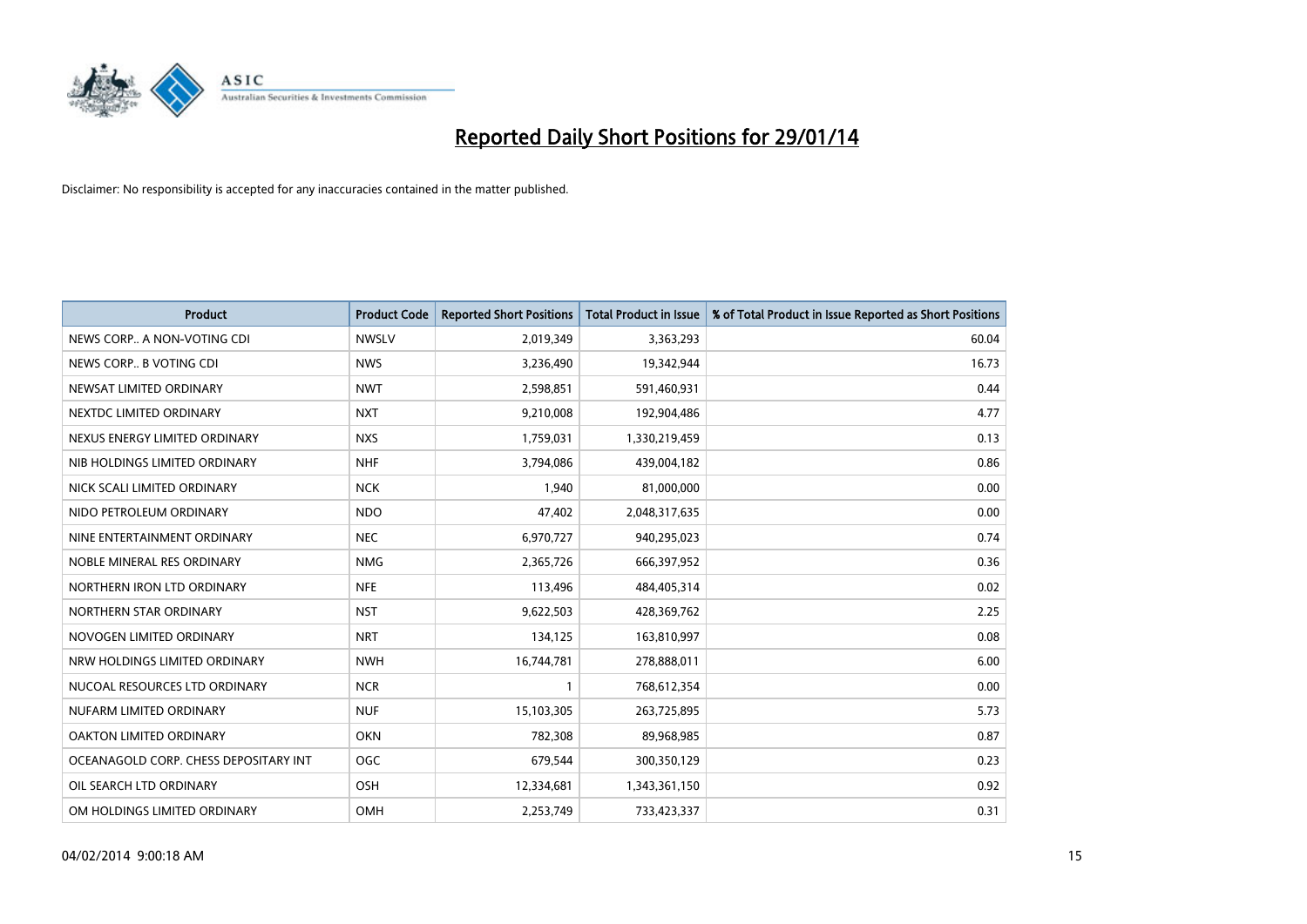

| <b>Product</b>                | <b>Product Code</b> | <b>Reported Short Positions</b> | <b>Total Product in Issue</b> | % of Total Product in Issue Reported as Short Positions |
|-------------------------------|---------------------|---------------------------------|-------------------------------|---------------------------------------------------------|
| ORICA LIMITED ORDINARY        | ORI                 | 8,900,352                       | 370,255,009                   | 2.40                                                    |
| ORIGIN ENERGY ORDINARY        | <b>ORG</b>          | 8,032,951                       | 1,101,228,973                 | 0.73                                                    |
| OROCOBRE LIMITED ORDINARY     | <b>ORE</b>          | 944,513                         | 132,041,911                   | 0.72                                                    |
| ORORA LIMITED ORDINARY        | <b>ORA</b>          | 235,793                         | 1,206,684,923                 | 0.02                                                    |
| OROTONGROUP LIMITED ORDINARY  | ORL                 | 173,058                         | 40,880,902                    | 0.42                                                    |
| OZ MINERALS ORDINARY          | OZL                 | 16,006,511                      | 303,470,022                   | 5.27                                                    |
| OZFOREX GROUP LTD ORDINARY    | <b>OFX</b>          | 2,316,263                       | 240,000,000                   | 0.97                                                    |
| PACIFIC BRANDS ORDINARY       | <b>PBG</b>          | 8,946,325                       | 912,915,695                   | 0.98                                                    |
| PACT GROUP HLDGS LTD ORDINARY | <b>PGH</b>          | 1,378,631                       | 294,097,961                   | 0.47                                                    |
| PALADIN ENERGY LTD ORDINARY   | <b>PDN</b>          | 94,981,044                      | 964,241,634                   | 9.85                                                    |
| PANAUST LIMITED ORDINARY      | <b>PNA</b>          | 7,418,378                       | 620,724,651                   | 1.20                                                    |
| PANORAMIC RESOURCES ORDINARY  | PAN                 | 159,882                         | 319,285,132                   | 0.05                                                    |
| PANTERRA GOLD LTD ORDINARY    | PGI                 | $\mathbf{1}$                    | 772,781,012                   | 0.00                                                    |
| PAPERLINX LIMITED ORDINARY    | <b>PPX</b>          | 48,326                          | 609,280,761                   | 0.01                                                    |
| PAPILLON RES LTD ORDINARY     | PIR                 | 9,306,710                       | 339,444,210                   | 2.74                                                    |
| PATTIES FOODS LTD ORDINARY    | PFL                 | 32,147                          | 139,144,338                   | 0.02                                                    |
| PEET LIMITED ORDINARY         | <b>PPC</b>          | 483,317                         | 433,389,348                   | 0.11                                                    |
| PENINSULA ENERGY LTD ORDINARY | <b>PEN</b>          | $\mathbf{1}$                    | 3,252,530,235                 | 0.00                                                    |
| PERPETUAL LIMITED ORDINARY    | <b>PPT</b>          | 2,281,025                       | 46,529,270                    | 4.90                                                    |
| PERSEUS MINING LTD ORDINARY   | PRU                 | 12,414,781                      | 457,962,088                   | 2.71                                                    |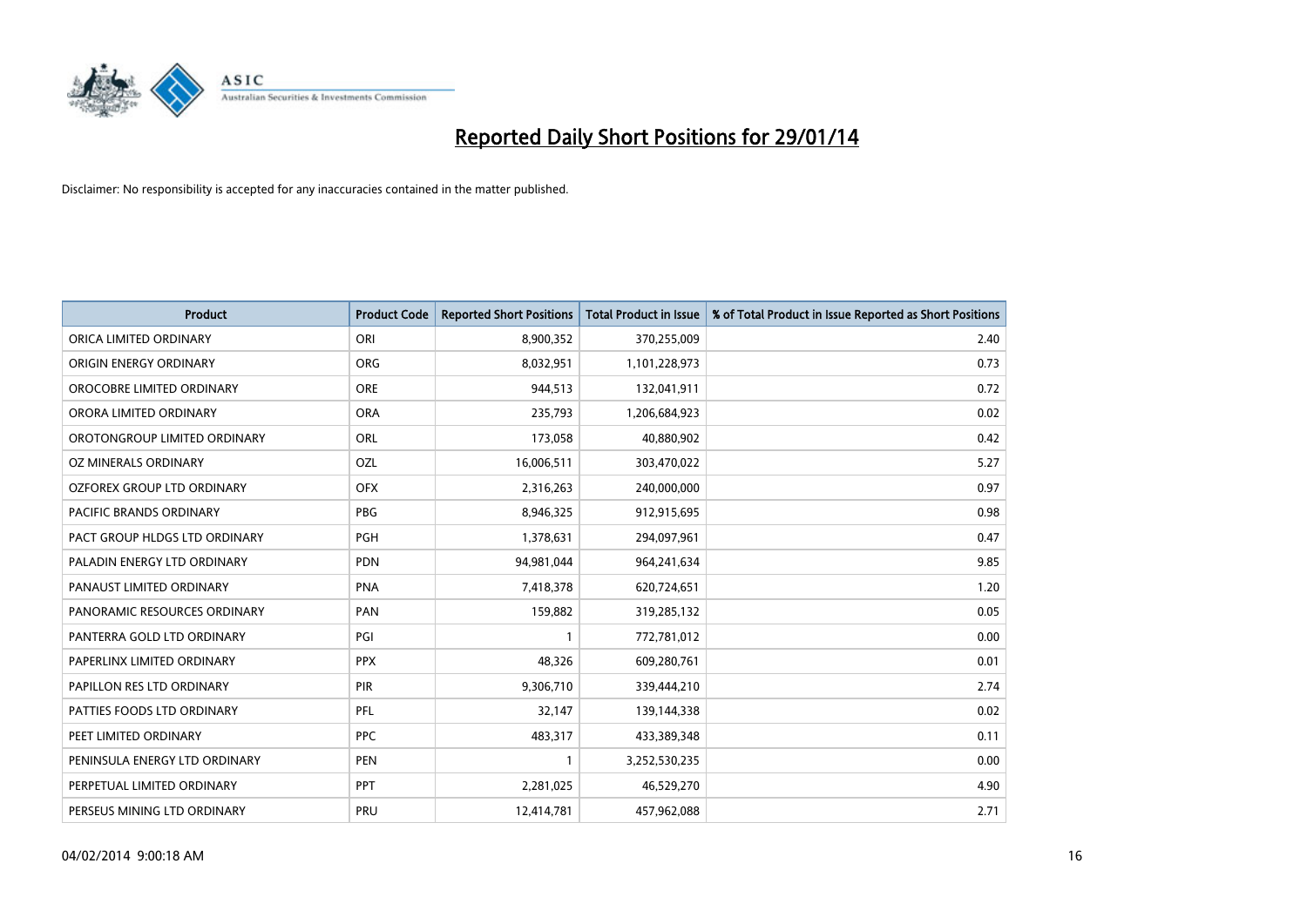

| <b>Product</b>                      | <b>Product Code</b> | <b>Reported Short Positions</b> | <b>Total Product in Issue</b> | % of Total Product in Issue Reported as Short Positions |
|-------------------------------------|---------------------|---------------------------------|-------------------------------|---------------------------------------------------------|
| PHARMAXIS LTD ORDINARY              | <b>PXS</b>          | 839,123                         | 309,046,349                   | 0.27                                                    |
| PHOSPHAGENICS LTD. ORDINARY         | <b>POH</b>          | 50,000                          | 1,020,465,957                 | 0.00                                                    |
| PLATINUM ASSET ORDINARY             | <b>PTM</b>          | 175,140                         | 578,685,695                   | 0.03                                                    |
| PLATINUM AUSTRALIA ORDINARY         | <b>PLA</b>          | 836,027                         | 504,968,043                   | 0.17                                                    |
| PMI GOLD CORP CDI 1:1               | <b>PVM</b>          | 232,274                         | 162,796,704                   | 0.14                                                    |
| PMP LIMITED ORDINARY                | <b>PMP</b>          | 1,595,073                       | 323,781,124                   | 0.49                                                    |
| PRANA BIOTECHNOLOGY ORDINARY        | PBT                 | 675,847                         | 418,181,096                   | 0.16                                                    |
| PREMIER INVESTMENTS ORDINARY        | <b>PMV</b>          | 249,040                         | 155,314,874                   | 0.16                                                    |
| PRIMA BIOMED LTD ORDINARY           | <b>PRR</b>          | 1,167,229                       | 1,228,709,341                 | 0.09                                                    |
| PRIMARY HEALTH CARE ORDINARY        | <b>PRY</b>          | 16,944,919                      | 504,956,647                   | 3.36                                                    |
| PRIME MEDIA GRP LTD ORDINARY        | <b>PRT</b>          | 1,440,134                       | 366,330,303                   | 0.39                                                    |
| PROGRAMMED ORDINARY                 | <b>PRG</b>          | 144,436                         | 118,229,190                   | 0.12                                                    |
| <b>QANTAS AIRWAYS ORDINARY</b>      | QAN                 | 70,665,366                      | 2,196,330,250                 | 3.22                                                    |
| OBE INSURANCE GROUP ORDINARY        | <b>OBE</b>          | 16,256,126                      | 1,248,704,599                 | 1.30                                                    |
| ORXPHARMA LTD ORDINARY              | <b>QRX</b>          | 66,492                          | 164,095,969                   | 0.04                                                    |
| <b>QUBE HOLDINGS LTD ORDINARY</b>   | QUB                 | 12,596,362                      | 931,433,499                   | 1.35                                                    |
| RAMELIUS RESOURCES ORDINARY         | <b>RMS</b>          | 169,047                         | 365,380,380                   | 0.05                                                    |
| RAMSAY HEALTH CARE ORDINARY         | <b>RHC</b>          | 2,509,803                       | 202,081,252                   | 1.24                                                    |
| <b>RCG CORPORATION LTD ORDINARY</b> | <b>RCG</b>          | 26,175                          | 262,308,625                   | 0.01                                                    |
| RCR TOMLINSON ORDINARY              | <b>RCR</b>          | 218,885                         | 136,696,590                   | 0.16                                                    |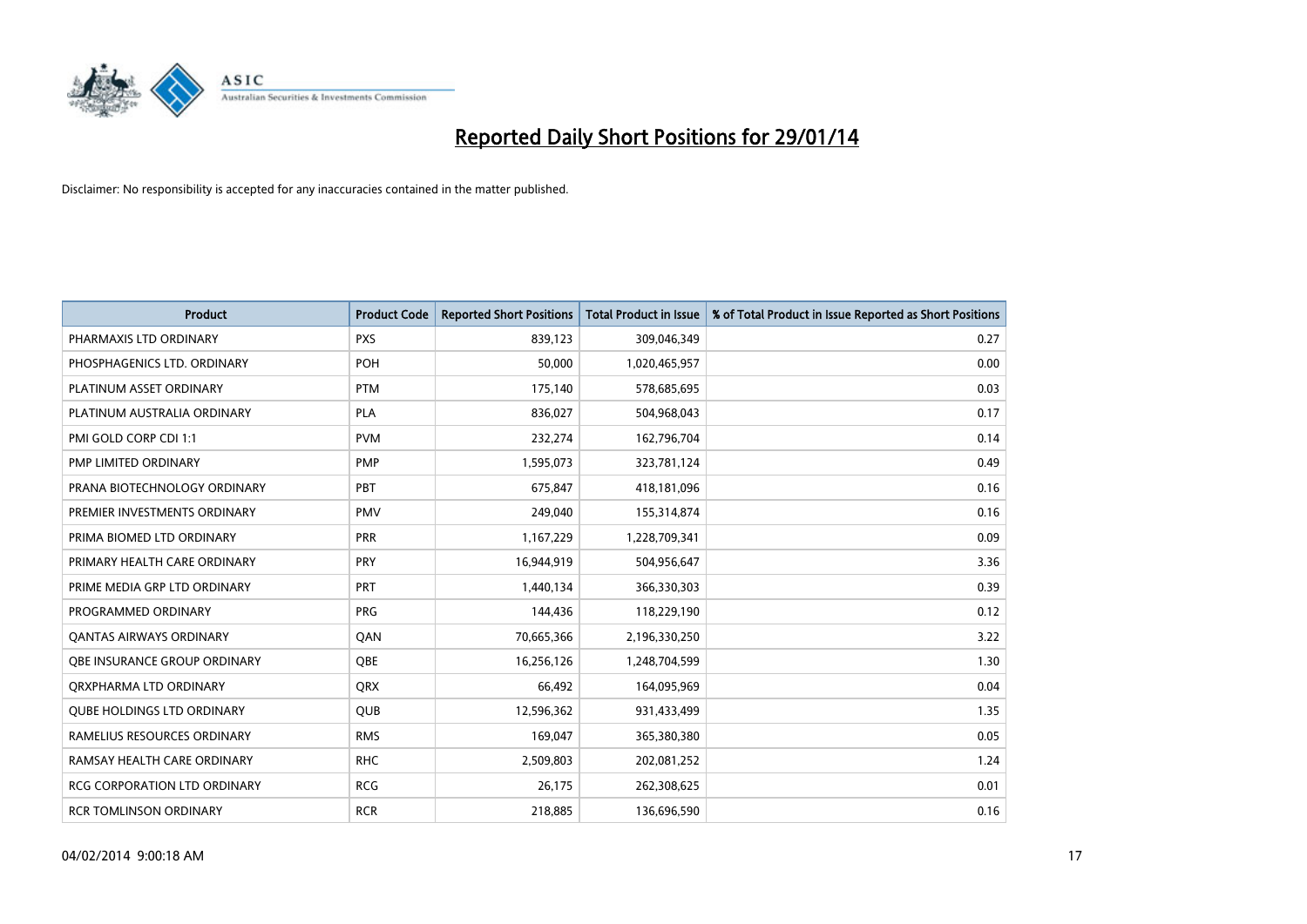

| <b>Product</b>                     | <b>Product Code</b> | <b>Reported Short Positions</b> | <b>Total Product in Issue</b> | % of Total Product in Issue Reported as Short Positions |
|------------------------------------|---------------------|---------------------------------|-------------------------------|---------------------------------------------------------|
| <b>REA GROUP ORDINARY</b>          | <b>REA</b>          | 857,918                         | 131,714,699                   | 0.65                                                    |
| RECALL HOLDINGS LTD ORDINARY       | <b>REC</b>          | 735,105                         | 312,311,413                   | 0.24                                                    |
| <b>RECKON LIMITED ORDINARY</b>     | <b>RKN</b>          | 90,747                          | 126,913,066                   | 0.07                                                    |
| <b>RED 5 LIMITED ORDINARY</b>      | <b>RED</b>          | 162,100                         | 759,451,008                   | 0.02                                                    |
| <b>RED FORK ENERGY ORDINARY</b>    | <b>RFE</b>          | 4,224,762                       | 501,051,719                   | 0.84                                                    |
| REDBANK ENERGY LTD ORDINARY        | <b>AEJ</b>          | 13                              | 786,287                       | 0.00                                                    |
| REECE AUSTRALIA LTD. ORDINARY      | <b>REH</b>          | 442                             | 99,600,000                    | 0.00                                                    |
| REED RESOURCES LTD ORDINARY        | <b>RDR</b>          | 250,000                         | 523,453,895                   | 0.05                                                    |
| REGIS RESOURCES ORDINARY           | <b>RRL</b>          | 12,445,975                      | 498,016,225                   | 2.50                                                    |
| RESMED INC CDI 10:1                | <b>RMD</b>          | 26,281,822                      | 1,420,542,770                 | 1.85                                                    |
| RESOLUTE MINING ORDINARY           | <b>RSG</b>          | 7,418,776                       | 641,189,223                   | 1.16                                                    |
| RESOURCE EQUIP LTD ORDINARY        | <b>ROL</b>          | 50,000                          | 249,065,471                   | 0.02                                                    |
| RESOURCE GENERATION ORDINARY       | <b>RES</b>          | 224,300                         | 581,380,338                   | 0.04                                                    |
| <b>RETAIL FOOD GROUP ORDINARY</b>  | <b>RFG</b>          | 3,199,672                       | 144,049,390                   | 2.22                                                    |
| REX MINERALS LIMITED ORDINARY      | <b>RXM</b>          | 1,680,677                       | 188,907,284                   | 0.89                                                    |
| <b>RIDLEY CORPORATION ORDINARY</b> | <b>RIC</b>          | 2,369,933                       | 307,817,071                   | 0.77                                                    |
| RIO TINTO LIMITED ORDINARY         | <b>RIO</b>          | 4,621,880                       | 435,758,720                   | 1.06                                                    |
| <b>ROBUST RESOURCES ORDINARY</b>   | <b>ROL</b>          | 4,000                           | 102,830,646                   | 0.00                                                    |
| ROC OIL COMPANY ORDINARY           | <b>ROC</b>          | 952,125                         | 686,461,740                   | 0.14                                                    |
| <b>RURALCO HOLDINGS ORDINARY</b>   | <b>RHL</b>          | 1,350                           | 62,711,592                    | 0.00                                                    |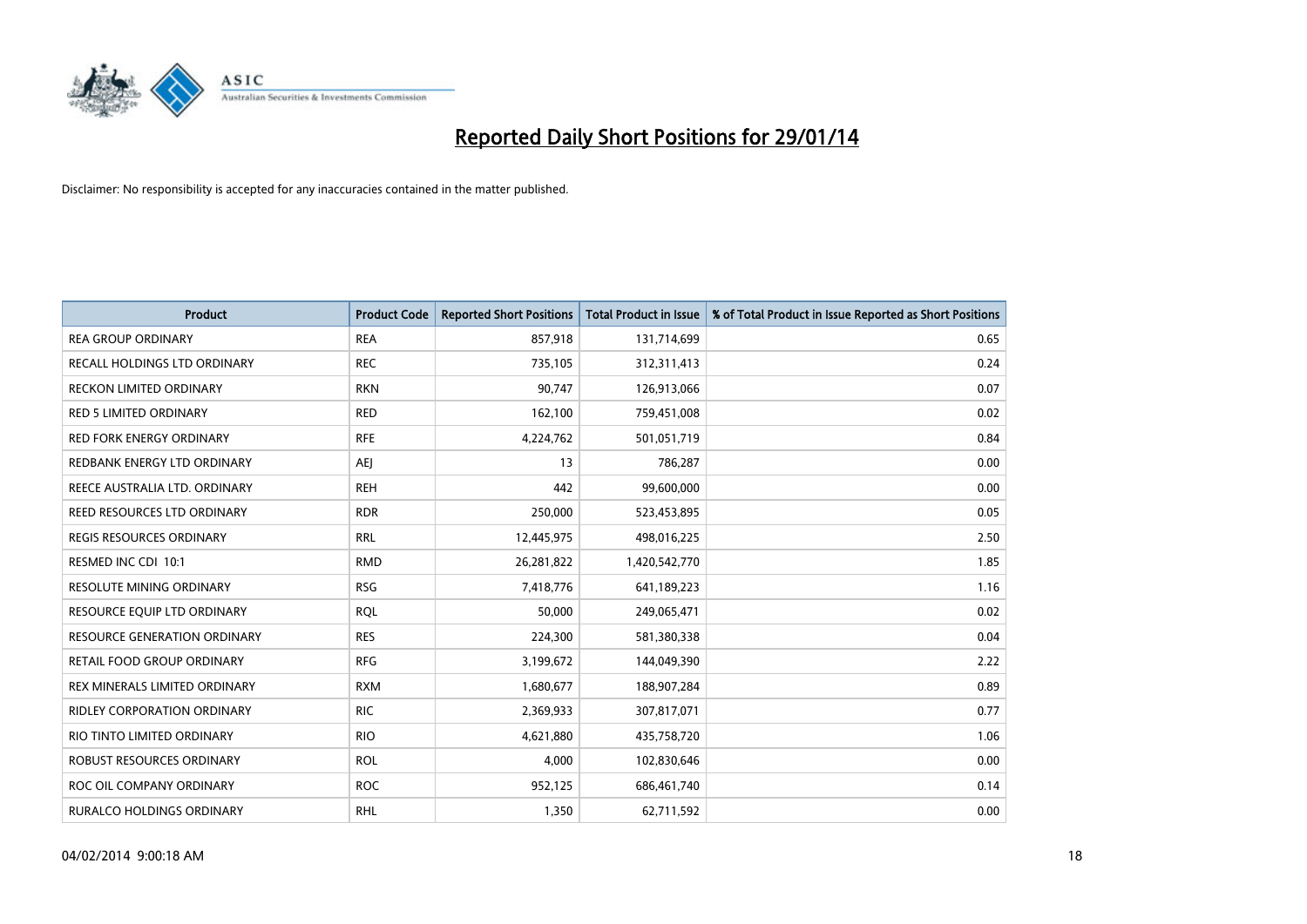

| <b>Product</b>                        | <b>Product Code</b> | <b>Reported Short Positions</b> | <b>Total Product in Issue</b> | % of Total Product in Issue Reported as Short Positions |
|---------------------------------------|---------------------|---------------------------------|-------------------------------|---------------------------------------------------------|
| SAI GLOBAL LIMITED ORDINARY           | SAI                 | 7,100,191                       | 210,751,657                   | 3.37                                                    |
| SALMAT LIMITED ORDINARY               | <b>SLM</b>          | 998                             | 159,812,799                   | 0.00                                                    |
| SAMSON OIL & GAS LTD ORDINARY         | <b>SSN</b>          | 4,390,000                       | 2,547,627,193                 | 0.17                                                    |
| SANDFIRE RESOURCES ORDINARY           | <b>SFR</b>          | 1,284,853                       | 155,640,968                   | 0.83                                                    |
| <b>SANTOS LTD ORDINARY</b>            | <b>STO</b>          | 4,341,015                       | 970,264,273                   | 0.45                                                    |
| SARACEN MINERAL ORDINARY              | <b>SAR</b>          | 1,628,491                       | 595,263,186                   | 0.27                                                    |
| SCA PROPERTY GROUP STAPLED SECURITIES | <b>SCP</b>          | 38,668,657                      | 648,628,320                   | 5.96                                                    |
| SEDGMAN LIMITED ORDINARY              | <b>SDM</b>          | 96,707                          | 223,224,636                   | 0.04                                                    |
| SEEK LIMITED ORDINARY                 | <b>SEK</b>          | 10,247,656                      | 339,167,526                   | 3.02                                                    |
| SELECT HARVESTS ORDINARY              | <b>SHV</b>          | 44,278                          | 57,815,720                    | 0.08                                                    |
| SENEX ENERGY LIMITED ORDINARY         | <b>SXY</b>          | 7,987,803                       | 1,145,008,917                 | 0.70                                                    |
| SERVCORP LIMITED ORDINARY             | SRV                 | 2,130                           | 98,432,275                    | 0.00                                                    |
| SERVICE STREAM ORDINARY               | SSM                 | 100                             | 284,443,570                   | 0.00                                                    |
| SEVEN GROUP HOLDINGS ORDINARY         | <b>SVW</b>          | 3,747,811                       | 308,160,281                   | 1.22                                                    |
| SEVEN WEST MEDIA LTD ORDINARY         | <b>SWM</b>          | 7,000,973                       | 999,160,872                   | 0.70                                                    |
| SIGMA PHARMACEUTICAL ORDINARY         | <b>SIP</b>          | 6,780,318                       | 1,125,275,419                 | 0.60                                                    |
| SILEX SYSTEMS ORDINARY                | <b>SLX</b>          | 2,913,734                       | 170,367,734                   | 1.71                                                    |
| SILVER CHEF LIMITED ORDINARY          | SIV                 | 39,504                          | 29,333,629                    | 0.13                                                    |
| SILVER LAKE RESOURCE ORDINARY         | <b>SLR</b>          | 22,296,858                      | 437,594,758                   | 5.10                                                    |
| SIMS METAL MGMT LTD ORDINARY          | SGM                 | 11,499,279                      | 204,439,083                   | 5.62                                                    |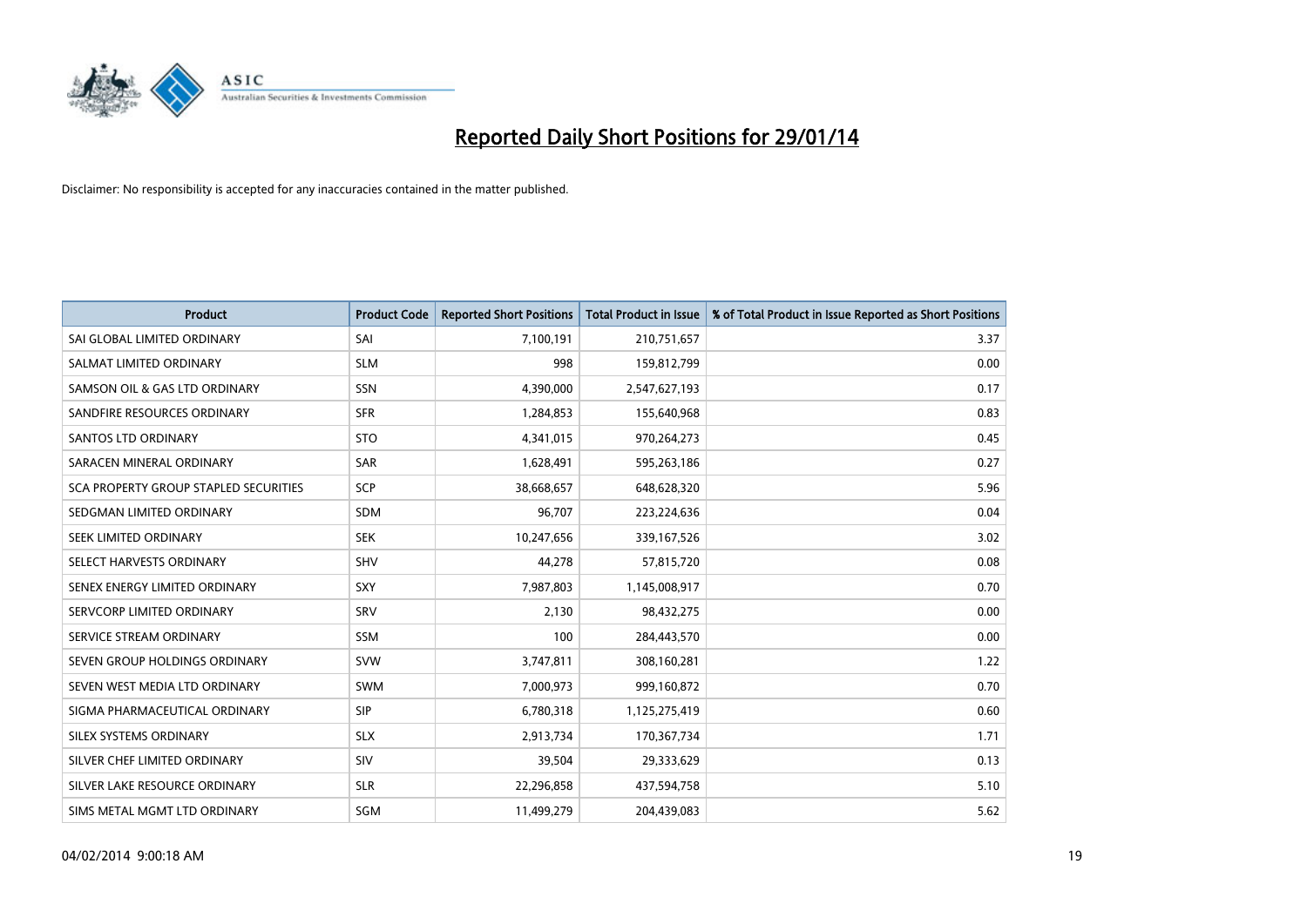

| <b>Product</b>                           | <b>Product Code</b> | <b>Reported Short Positions</b> | <b>Total Product in Issue</b> | % of Total Product in Issue Reported as Short Positions |
|------------------------------------------|---------------------|---------------------------------|-------------------------------|---------------------------------------------------------|
| SINGAPORE TELECOMM. CHESS DEPOSITARY INT | SGT                 | 5,010,109                       | 148,226,740                   | 3.38                                                    |
| SIRIUS RESOURCES NL ORDINARY             | <b>SIR</b>          | 10,662,938                      | 261,930,167                   | 4.07                                                    |
| SIRTEX MEDICAL ORDINARY                  | <b>SRX</b>          | 230,857                         | 56,108,439                    | 0.41                                                    |
| SKILLED GROUP LTD ORDINARY               | <b>SKE</b>          | 2,303,354                       | 233,871,364                   | 0.98                                                    |
| <b>SKY NETWORK ORDINARY</b>              | <b>SKT</b>          | 80,997                          | 389,139,785                   | 0.02                                                    |
| SKYCITY ENT GRP LTD ORDINARY             | <b>SKC</b>          | 467,628                         | 580,016,676                   | 0.08                                                    |
| <b>SLATER &amp; GORDON ORDINARY</b>      | SGH                 | 518,443                         | 202,481,656                   | 0.26                                                    |
| SMS MANAGEMENT, ORDINARY                 | <b>SMX</b>          | 2,961,458                       | 70,099,763                    | 4.22                                                    |
| SONIC HEALTHCARE ORDINARY                | <b>SHL</b>          | 4,241,645                       | 400,733,556                   | 1.06                                                    |
| SOUL PATTINSON (W.H) ORDINARY            | SOL                 | 71,008                          | 239,395,320                   | 0.03                                                    |
| SOUTH BOULDER MINES ORDINARY             | <b>STB</b>          |                                 | 128,327,826                   | 0.00                                                    |
| SP AUSNET STAPLED SECURITIES             | <b>SPN</b>          | 66,996,964                      | 3,386,607,080                 | 1.98                                                    |
| SPARK INFRASTRUCTURE STAPLED NOTE & UNIT | SKI                 | 53,684,122                      | 1,326,734,264                 | 4.05                                                    |
| SPDR 200 FUND ETF UNITS                  | <b>STW</b>          | 36,417                          | 45,626,368                    | 0.08                                                    |
| SPDR 200 RESOURCES ETF UNITS             | <b>OZR</b>          | 65,000                          | 1,601,132                     | 4.06                                                    |
| SPDR SMALL ORDS ETF UNITS                | SSO                 | 178,018                         | 800,855                       | 22.23                                                   |
| SPECIALTY FASHION ORDINARY               | <b>SFH</b>          | 49,906                          | 192,236,121                   | 0.03                                                    |
| ST BARBARA LIMITED ORDINARY              | <b>SBM</b>          | 16,061,293                      | 488,074,077                   | 3.29                                                    |
| STARPHARMA HOLDINGS ORDINARY             | SPL                 | 14,427,229                      | 284,574,948                   | 5.07                                                    |
| STEADFAST GROUP LTD ORDINARY             | <b>SDF</b>          | 1,618,142                       | 500,971,408                   | 0.32                                                    |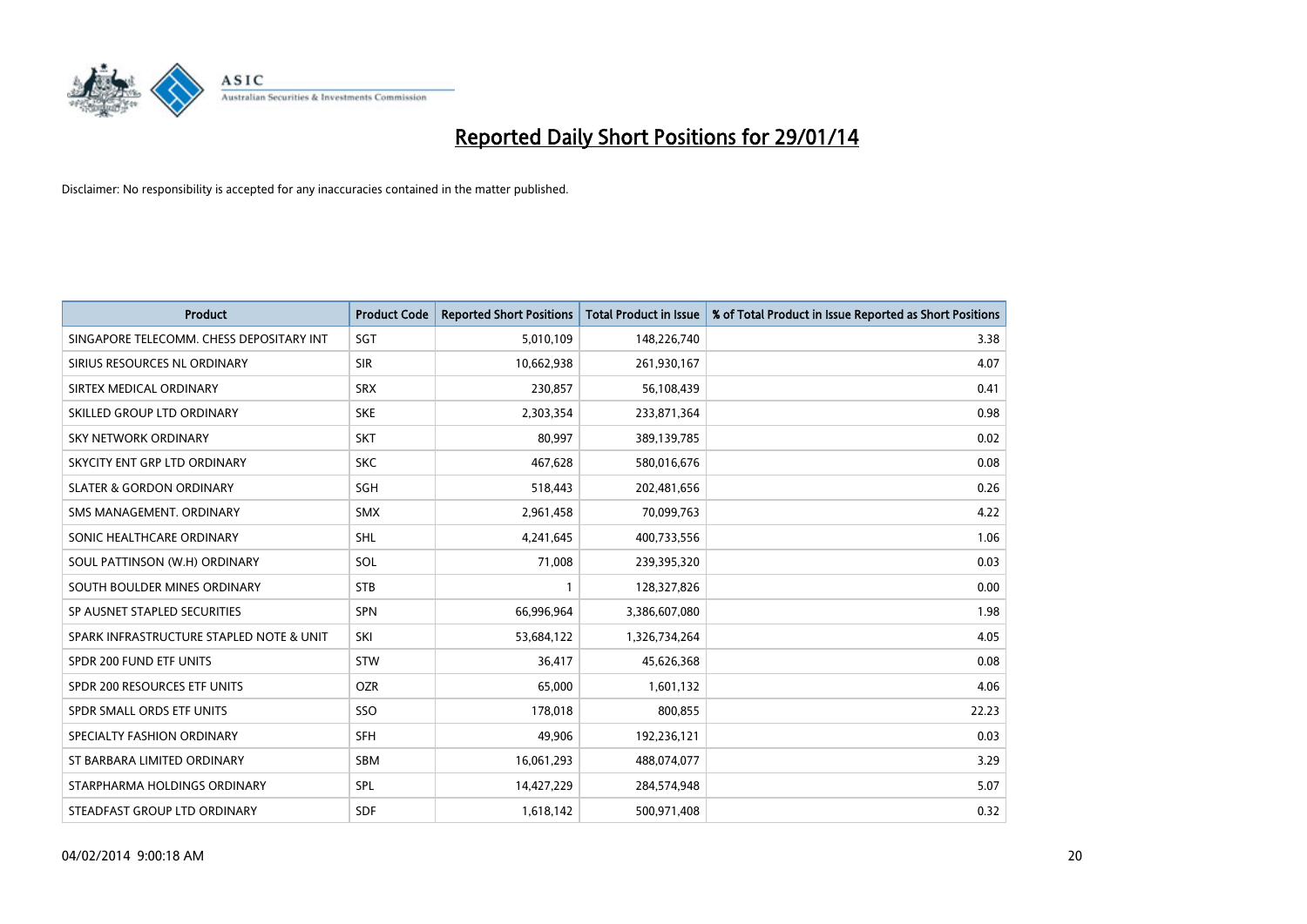

| <b>Product</b>                   | <b>Product Code</b> | <b>Reported Short Positions</b> | <b>Total Product in Issue</b> | % of Total Product in Issue Reported as Short Positions |
|----------------------------------|---------------------|---------------------------------|-------------------------------|---------------------------------------------------------|
| STHN CROSS MEDIA ORDINARY        | <b>SXL</b>          | 1,765,075                       | 705,099,800                   | 0.25                                                    |
| STOCKLAND UNITS/ORD STAPLED      | SGP                 | 13,190,953                      | 2,305,750,747                 | 0.57                                                    |
| STRAITS RES LTD. ORDINARY        | <b>SRQ</b>          | 56,522                          | 1,217,730,293                 | 0.00                                                    |
| STW COMMUNICATIONS ORDINARY      | <b>SGN</b>          | 658,378                         | 403,828,512                   | 0.16                                                    |
| SUNCORP GROUP LTD ORDINARY       | <b>SUN</b>          | 3,979,096                       | 1,286,600,980                 | 0.31                                                    |
| SUNDANCE ENERGY ORDINARY         | <b>SEA</b>          | 349,923                         | 463,173,668                   | 0.08                                                    |
| SUNDANCE RESOURCES ORDINARY      | <b>SDL</b>          | 182,266,401                     | 3,073,110,985                 | 5.93                                                    |
| SUNLAND GROUP LTD ORDINARY       | <b>SDG</b>          | 18,391                          | 181,710,087                   | 0.01                                                    |
| SUPER RET REP LTD ORDINARY       | <b>SUL</b>          | 2,963,169                       | 196,731,620                   | 1.51                                                    |
| SYD AIRPORT STAPLED US PROHIBIT. | SYD                 | 23,497,781                      | 2,194,322,759                 | 1.07                                                    |
| SYRAH RESOURCES ORDINARY         | <b>SYR</b>          | 4,345,765                       | 162,335,614                   | 2.68                                                    |
| TABCORP HOLDINGS LTD ORDINARY    | <b>TAH</b>          | 20,116,084                      | 754,274,706                   | 2.67                                                    |
| TANAMI GOLD NL ORDINARY          | <b>TAM</b>          | 5,001                           | 1,175,097,046                 | 0.00                                                    |
| TAP OIL LIMITED ORDINARY         | <b>TAP</b>          | 138,402                         | 242,237,221                   | 0.06                                                    |
| TASSAL GROUP LIMITED ORDINARY    | <b>TGR</b>          | 39,307                          | 146,507,029                   | 0.03                                                    |
| TATTS GROUP LTD ORDINARY         | <b>TTS</b>          | 9,347,180                       | 1,417,117,821                 | 0.66                                                    |
| TECHNOLOGY ONE ORDINARY          | <b>TNE</b>          | 5,055                           | 307,751,455                   | 0.00                                                    |
| TELECOM CORPORATION ORDINARY     | <b>TEL</b>          | 10,800,374                      | 1,824,150,788                 | 0.59                                                    |
| TELSTRA CORPORATION, ORDINARY    | <b>TLS</b>          | 34,029,621                      | 12,443,074,357                | 0.27                                                    |
| TEN NETWORK HOLDINGS ORDINARY    | <b>TEN</b>          | 155,735,007                     | 2,586,970,845                 | 6.02                                                    |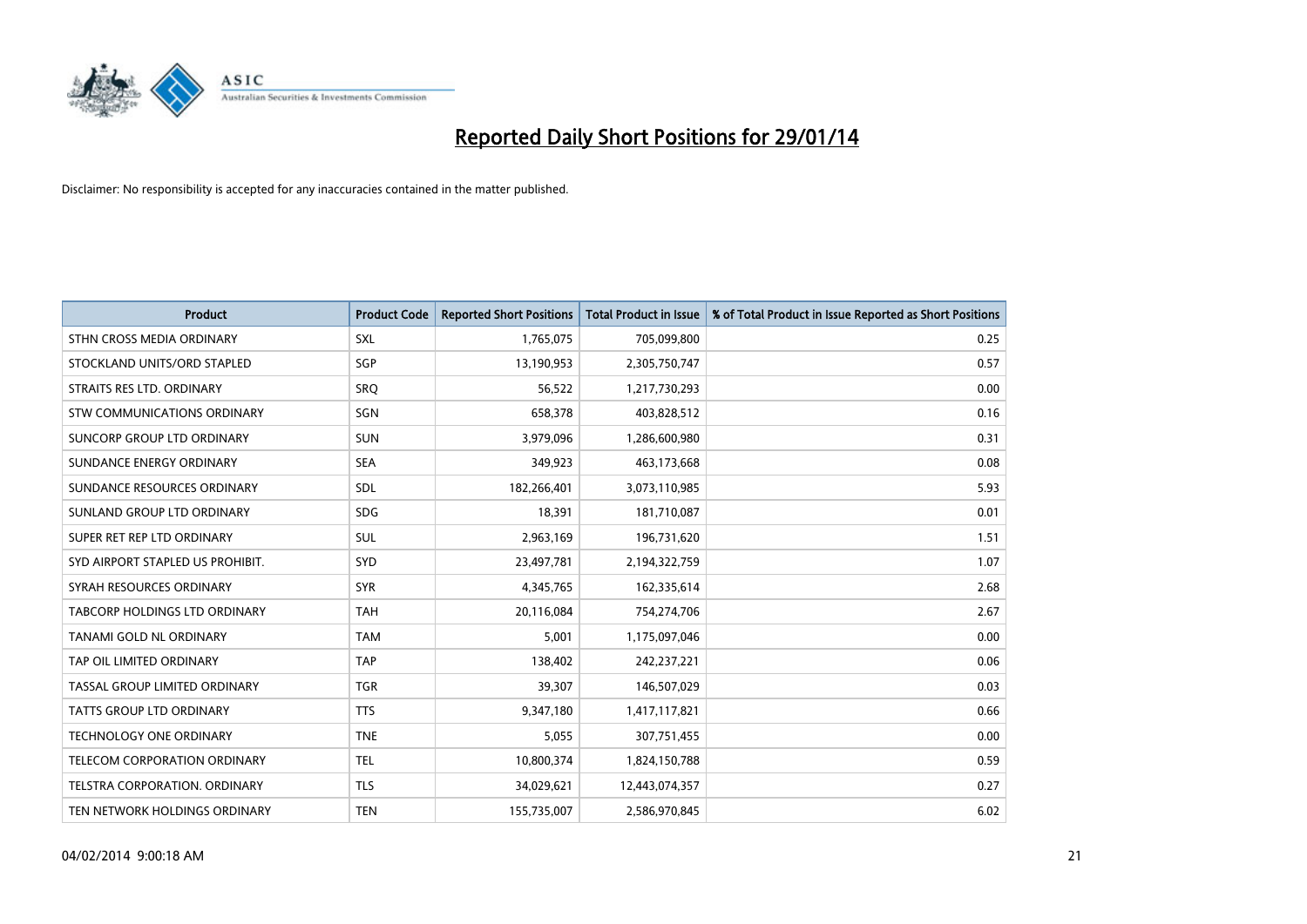

| <b>Product</b>                        | <b>Product Code</b> | <b>Reported Short Positions</b> | <b>Total Product in Issue</b> | % of Total Product in Issue Reported as Short Positions |
|---------------------------------------|---------------------|---------------------------------|-------------------------------|---------------------------------------------------------|
| TERANGA GOLD CORP CDI 1:1             | <b>TGZ</b>          | 62,561                          | 114,338,103                   | 0.05                                                    |
| TFS CORPORATION LTD ORDINARY          | <b>TFC</b>          | 128,082                         | 282,157,408                   | 0.05                                                    |
| THE REJECT SHOP ORDINARY              | <b>TRS</b>          | 1,971,088                       | 28,826,248                    | 6.84                                                    |
| <b>TIGER RESOURCES ORDINARY</b>       | <b>TGS</b>          | 551,858                         | 802,710,269                   | 0.07                                                    |
| TITAN ENERGY SERVICE ORDINARY         | <b>TTN</b>          | 9,296                           | 48,866,894                    | 0.02                                                    |
| TOLL HOLDINGS LTD ORDINARY            | <b>TOL</b>          | 31,989,886                      | 717,133,875                   | 4.46                                                    |
| TOX FREE SOLUTIONS ORDINARY           | <b>TOX</b>          | 1,960,334                       | 133,242,359                   | 1.47                                                    |
| TPG TELECOM LIMITED ORDINARY          | <b>TPM</b>          | 1,621,926                       | 793,808,141                   | 0.20                                                    |
| TRADE ME GROUP ORDINARY               | <b>TME</b>          | 615,324                         | 396,548,005                   | 0.16                                                    |
| <b>TRANSFIELD SERVICES ORDINARY</b>   | <b>TSE</b>          | 30,302,044                      | 512,457,716                   | 5.91                                                    |
| TRANSPACIFIC INDUST. ORDINARY         | <b>TPI</b>          | 21,402,172                      | 1,578,563,490                 | 1.36                                                    |
| TRANSURBAN GROUP TRIPLE STAPLED SEC.  | <b>TCL</b>          | 4,347,465                       | 1,486,013,648                 | 0.29                                                    |
| TREASURY GROUP ORDINARY               | <b>TRG</b>          | 18,123                          | 23,070,755                    | 0.08                                                    |
| TREASURY WINE ESTATE ORDINARY         | <b>TWE</b>          | 31,857,585                      | 647,227,144                   | 4.92                                                    |
| TROY RESOURCES LTD ORDINARY           | <b>TRY</b>          | 640,743                         | 168,486,562                   | 0.38                                                    |
| TWENTY-FIRST FOX INC A NON-VOTING CDI | <b>FOXLV</b>        | 337,696                         | 21,516,184                    | 1.57                                                    |
| TWENTY-FIRST FOX INC B VOTING CDI     | <b>FOX</b>          | 1,997,682                       | 207,133,020                   | 0.96                                                    |
| <b>UGL LIMITED ORDINARY</b>           | UGL                 | 22,689,436                      | 166,511,240                   | 13.63                                                   |
| UNILIFE CORPORATION CDI 6:1           | <b>UNS</b>          | 80,301                          | 266,388,654                   | 0.03                                                    |
| <b>UXC LIMITED ORDINARY</b>           | <b>UXC</b>          | 1,091,403                       | 320,551,687                   | 0.34                                                    |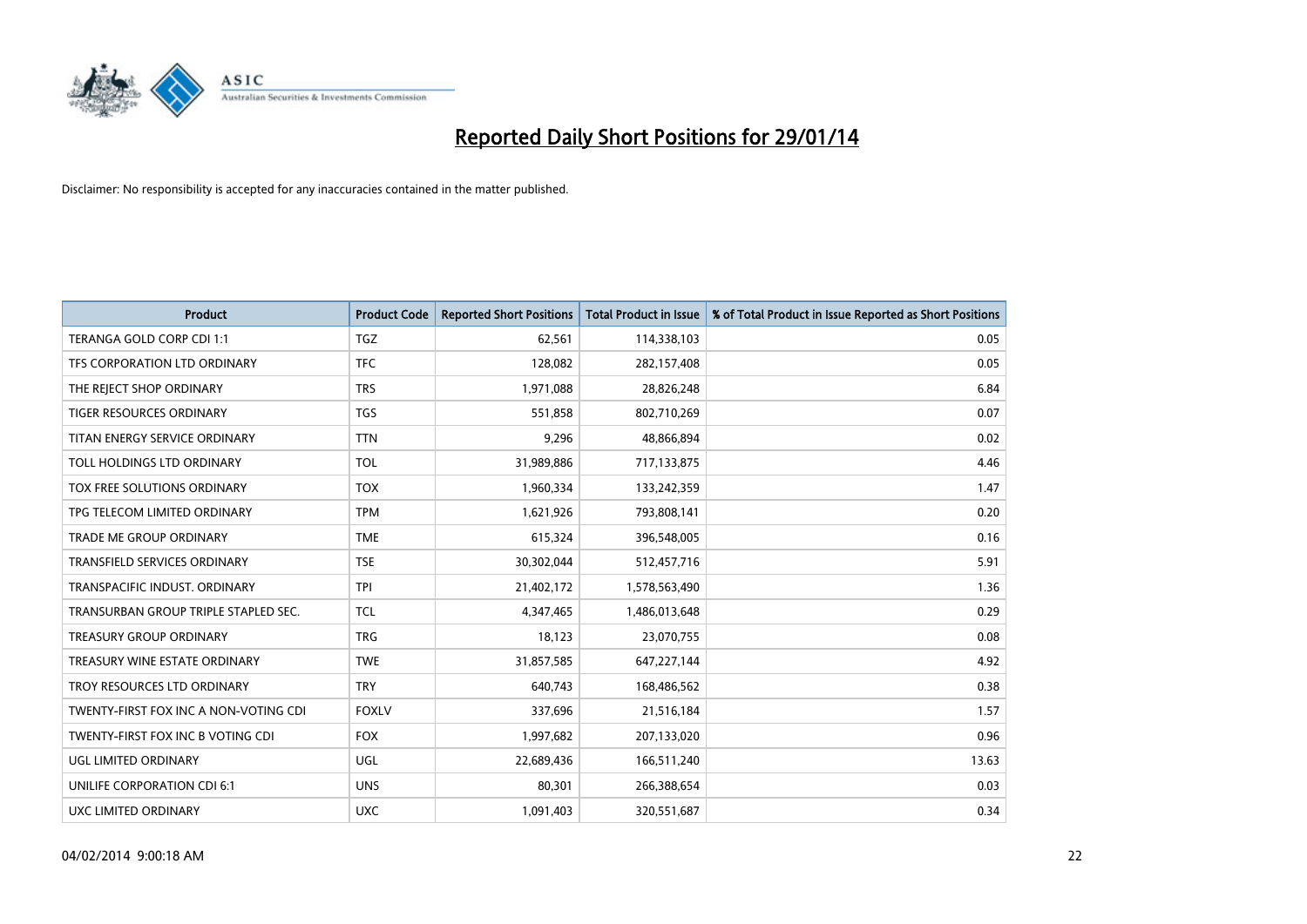

| <b>Product</b>                       | <b>Product Code</b> | <b>Reported Short Positions</b> | <b>Total Product in Issue</b> | % of Total Product in Issue Reported as Short Positions |
|--------------------------------------|---------------------|---------------------------------|-------------------------------|---------------------------------------------------------|
| <b>VEDA GROUP LTD ORDINARY</b>       | <b>VED</b>          | 2,057,732                       | 842,055,406                   | 0.24                                                    |
| <b>VILLAGE ROADSHOW LTD ORDINARY</b> | <b>VRL</b>          | 452,238                         | 159,493,510                   | 0.28                                                    |
| <b>VIRGIN AUS HLDG LTD ORDINARY</b>  | <b>VAH</b>          | 115,408,378                     | 3,514,807,839                 | 3.28                                                    |
| VIRTUS HEALTH LTD ORDINARY           | <b>VRT</b>          | 1,442,951                       | 79,536,601                    | 1.81                                                    |
| VISION EYE INSTITUTE ORDINARY        | <b>VEI</b>          | 1,821,954                       | 160,759,740                   | 1.13                                                    |
| <b>VOCATION LTD ORDINARY</b>         | <b>VET</b>          | 10,040,689                      | 200,000,000                   | 5.02                                                    |
| WARRNAMBOOL CHEESE ORDINARY          | <b>WCB</b>          | 9,999                           | 56,098,797                    | 0.02                                                    |
| WATPAC LIMITED ORDINARY              | <b>WTP</b>          | 2,843                           | 184,332,526                   | 0.00                                                    |
| <b>WEBJET LIMITED ORDINARY</b>       | <b>WEB</b>          | 2,895,532                       | 79,397,959                    | 3.65                                                    |
| <b>WELLCOM GROUP LTD ORDINARY</b>    | <b>WLL</b>          | 74                              | 39,052,001                    | 0.00                                                    |
| <b>WESFARMERS LIMITED ORDINARY</b>   | <b>WES</b>          | 4,669,213                       | 1,143,274,951                 | 0.41                                                    |
| <b>WESTERN AREAS LTD ORDINARY</b>    | <b>WSA</b>          | 25,241,211                      | 196,862,806                   | 12.82                                                   |
| WESTERN DESERT RES. ORDINARY         | <b>WDR</b>          | 3,476,785                       | 499,665,257                   | 0.70                                                    |
| WESTFIELD GROUP ORD/UNIT STAPLED SEC | <b>WDC</b>          | 3,436,395                       | 2,113,501,814                 | 0.16                                                    |
| WESTFIELD RETAIL TST UNIT STAPLED    | <b>WRT</b>          | 17,556,264                      | 2,979,214,029                 | 0.59                                                    |
| <b>WESTPAC BANKING CORP ORDINARY</b> | <b>WBC</b>          | 16,330,234                      | 3,109,048,309                 | 0.53                                                    |
| WHITE ENERGY COMPANY ORDINARY        | <b>WEC</b>          | 10,389                          | 322,974,494                   | 0.00                                                    |
| WHITEHAVEN COAL ORDINARY             | <b>WHC</b>          | 59,731,543                      | 1,025,692,710                 | 5.82                                                    |
| WIDE BAY AUST LTD ORDINARY           | <b>WBB</b>          | 7,299                           | 36,238,600                    | 0.02                                                    |
| WINDIMURRA VANADIUM ORDINARY         | <b>WVL</b>          | 20,461                          | 19,284,366                    | 0.11                                                    |